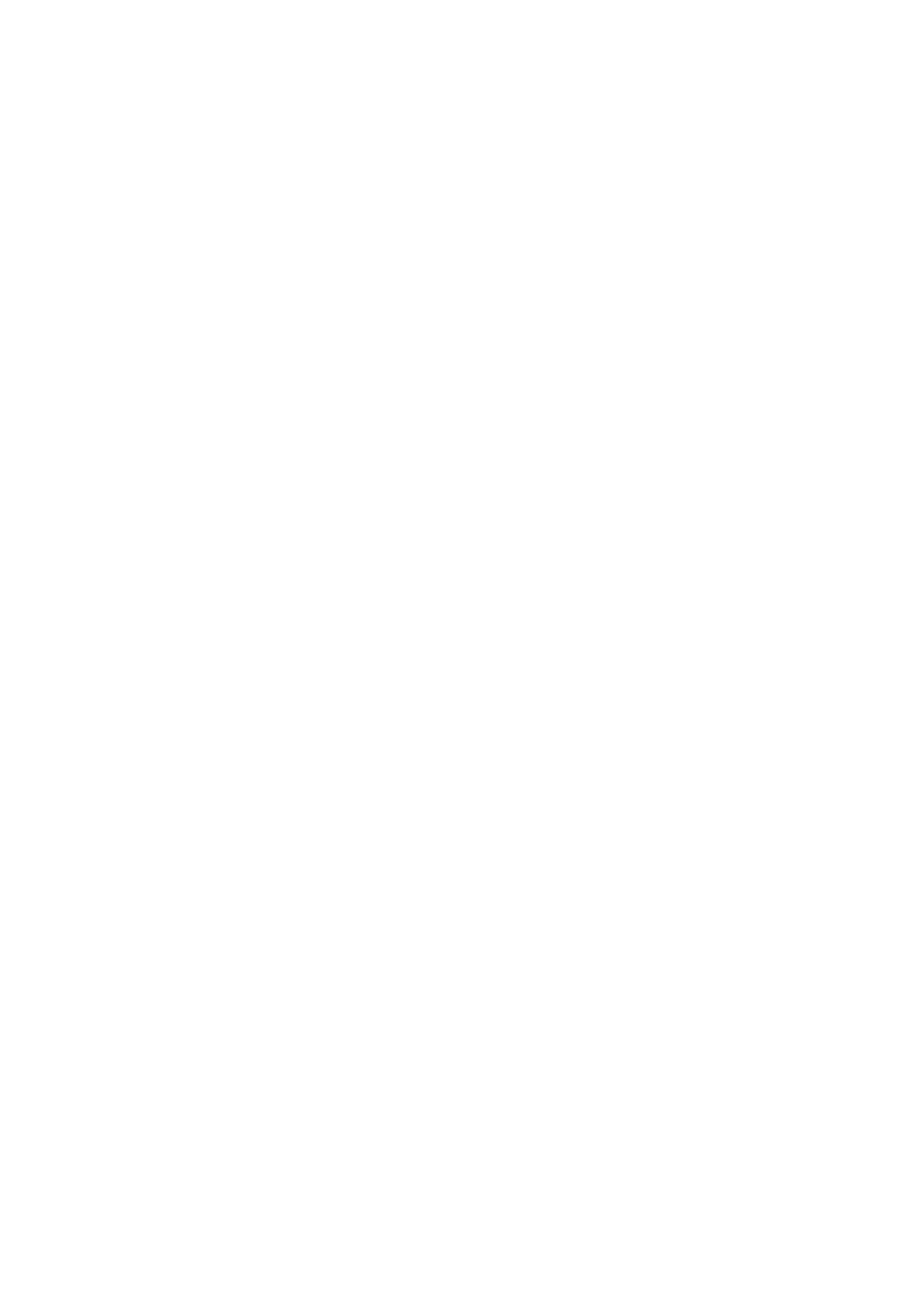# Rank-One Convex Hulls in  $\mathbb{R}^{2\times 2}$

László Székelyhidi, Jr.

#### **Abstract**

We study the rank-one convex hull of compact sets  $K \subset \mathbb{R}^{2 \times 2}$ . We show that if *K* contains no two matrices whose difference has rank one, and if *K* contains no four matrices forming a *T*<sup>4</sup> configuration, then the rank-one convex hull  $K^{rc}$  is equal to  $K$ . Furthermore, we give a simple numerical criterion for testing for *T*<sup>4</sup> configurations.

# **1 Introduction**

A function  $f : \mathbb{R}^{m \times n} \to \mathbb{R}$  is said to be rank-one convex if f is convex along rankone directions, in other words if  $t \mapsto f(A + tB)$  is a convex function whenever rank B = 1. The rank-one convex hull of a compact set  $K \subset \mathbb{R}^{m \times n}$  is defined by separation with rank-one convex functions as

$$
K^{rc} := \{ X \in \mathbb{R}^{m \times n} : f(X) \le \sup_K f \quad \forall f : \mathbb{R}^{m \times n} \to \mathbb{R} \text{ rank-one convex} \}.
$$

Rank-one convexity is important in the theory of partial differential equations and in the calculus of variations. In particular the rank-one convex hull is an inner approximation of the *quasiconvex hull*. There are a number of papers dealing with this connection, for example  $[Mor52]$ ,  $\mathrm{[Sve92]}$ ,  $[Mü199a]$  and the surveys [Bal87] and [Mül99b].

In this paper we concentrate on the following question: under what conditions is  $K^{rc} = K$  (i.e. when is the rank-one convex hull trivial)? An immediate necessary condition is that  $K$  contains no rank-one connections (that is, rank  $(A - B) > 1$  for any two distinct  $A, B \in K$ ). That this condition is in fact not sufficient for triviality of the hull has been known for some time ([Sch74], [AH86], [CT93], [Tar93], [NM91]), and can be demonstrated on an example consisting of four diagonal matrices (see Example 1 in Section 2).

A natural way of reformulating our question is to look for *nontrivial inclusionminimal* configurations. Here and in what follows, a set  $K \subset \mathbb{R}^{m \times n}$  is nontrivial inclusion-minimal (with respect to rank-one convexity) if  $K^{rc} \neq K$  but  $\tilde{K}^{rc} = \tilde{K}$ for any proper subset  $\tilde{K} \subset K$ .

Nontrivial inclusion-minimal sets are well understood in the case of *separate convexity* in  $\mathbb{R}^d$ . This is a special case of rank-one convexity, arising when we identify the subspace of diagonal matrices in  $\mathbb{R}^{d \times d}$  with  $\mathbb{R}^d$  (so that the rankone cone consists of the coordinate directions in  $\mathbb{R}^d$ ). Separate convexity has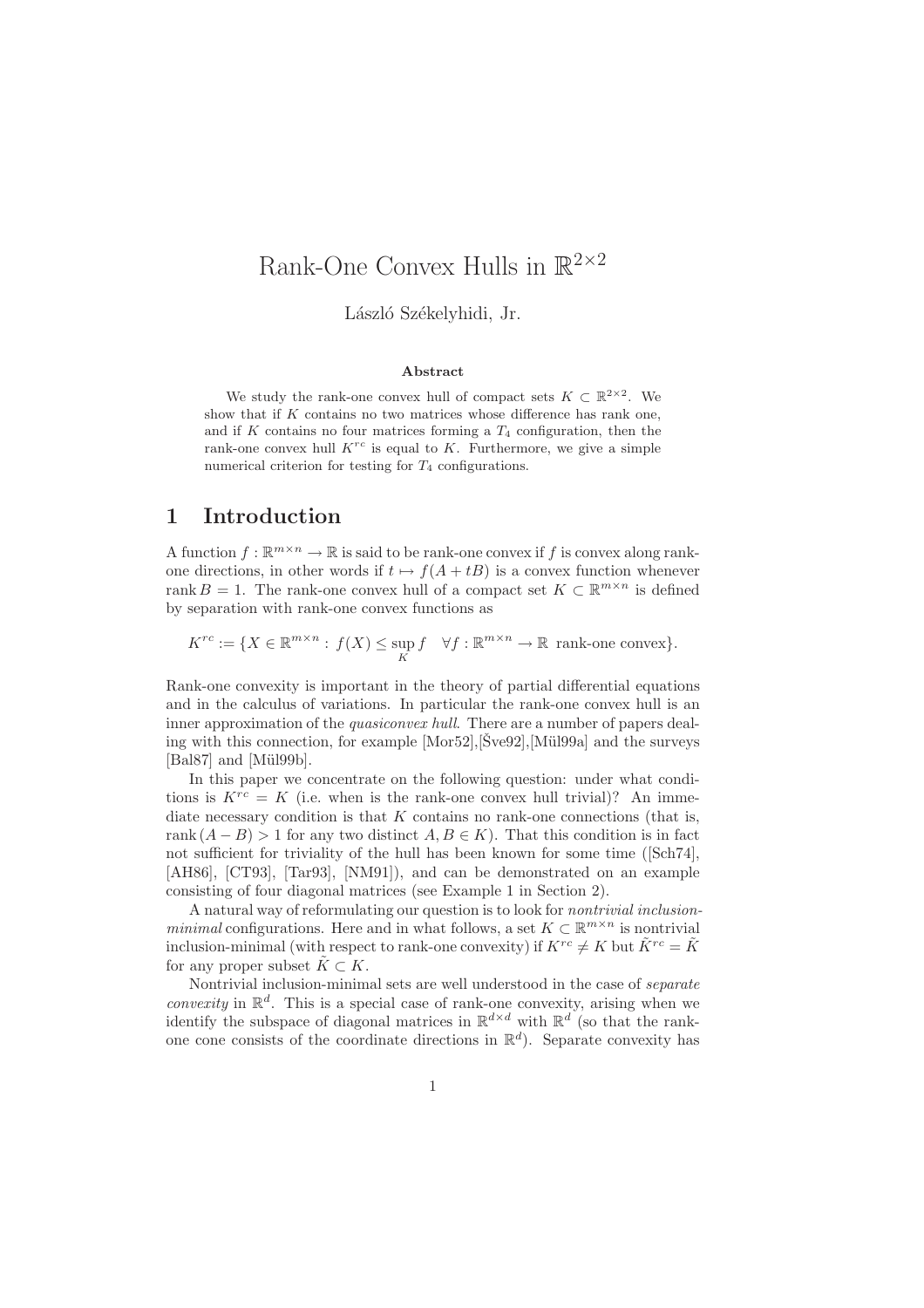been treated in  $[Tar93]$  by L. Tartar and in  $[Mat01]$  and  $[MP98]$  by J. Matoušek and P. Plecháč. The main feature is that different directions in the rank-one cone are linearly independent. The consequence is that the structure of separate convex hulls depends only on the ordering of the coordinates of the points in K. This makes the combinatorial aspect very transparent. For the case of separate convexity in  $\mathbb{R}^2$  (which corresponds to diagonal matrices in  $\mathbb{R}^{2\times 2}$ ), L. Tartar observed (Remark 10 in [Tar93]) that any nontrivial (finite) set  $K \subset \mathbb{R}^2$  with no rank-one connections necessarily contains a  $T_4$  configuration.

A related issue is the following: For usual convexity in  $\mathbb{R}^d$ , Carathéodory's theorem says that if  $K \subset \mathbb{R}^d$  and  $x \in K^{co}$  (the usual convex hull), then there exists at most  $(d+1)$  points  $x_1, \ldots, x_{d+1} \in K$  such that x lies in the convex hull of  $\{x_1, \ldots, x_{d+1}\}$ . We say that the *Carathieodory number* for usual convexity in  $\mathbb{R}^d$  is  $(d+1)$ . Matoušek and Plecháč proved in [MP98] that the Carathéodory number for separate convexity in  $\mathbb{R}^2$  is 5. In [Mat01] Matoušek gave examples (essentially  $T_N$  configurations) in  $\mathbb{R}^3$  of nontrivial inclusion-minimal sets for separate convexity of arbitrary cardinality. Consequently separate convexity in  $\mathbb{R}^d$  for  $d \geq 3$  has no finite Carathéodory number. Since separate convexity also arises when restricting rank-one convexity to appropriate subspaces, e.g. to  $\begin{pmatrix} x & 0 & z \\ 0 & y & z \end{pmatrix}$ , the same assertion holds also for rank-one convexity in  $\mathbb{R}^{m \times n}$ if  $\max\{m, n\} \geq 3$ . Furthermore, J. Kolář showed (see [Kol03]) that there is no finite Carathéodory number for rank-one convexity in  $\mathbb{R}^{2\times 2}$ . These results can be summarised in the table below:

|                                                   | Inclusion-minimal<br>configurations |                                | Carathéodory<br>number |         |
|---------------------------------------------------|-------------------------------------|--------------------------------|------------------------|---------|
| Separate convexity<br>in $\mathbb{R}^2$           | $T_4$                               | $\left[ \text{Tar} 93 \right]$ | 5                      | [MP98]  |
| Separate convexity<br>in $\mathbb{R}^3$           | $T_N, N \geq 4$ [Mat01]             |                                | $\infty$               | [Mat01] |
| Rank-one convexity<br>in $\mathbb{R}^{2\times 2}$ |                                     |                                | $\infty$               | [Kol03] |

In this paper we fill the gap in the table with the following theorem:

THEOREM 1. Let  $K \subset \mathbb{R}^{2 \times 2}$  be a compact set with no rank-one connections, and *suppose that* K *is nontrivial, i.e.*  $K^{rc} \neq K$ *. Then* K *contains a*  $T_4$  *configuration.* 

In particular the only nontrivial inclusion-minimal configurations in  $\mathbb{R}^{2\times 2}$ are the  $T_4$  configurations. The underlying reason (which also made separate convexity in  $\mathbb{R}^2$  special) is that the rank-one cone has codimension 1. The significance of this observation is highlighted in the following result, which is standard in the literature (see for example  $[KM\check{S}03]$ ):

LEMMA 1. Let  $K \subset \mathbb{R}^{2 \times 2}$  be a compact set, and suppose that  $X_0 \notin K$  and  $\det(X - X_0) > 0$  *for all*  $X \in K$ *. Then*  $(K \cup \{X_0\})^{rc} = K^{rc} \cup \{X_0\}.$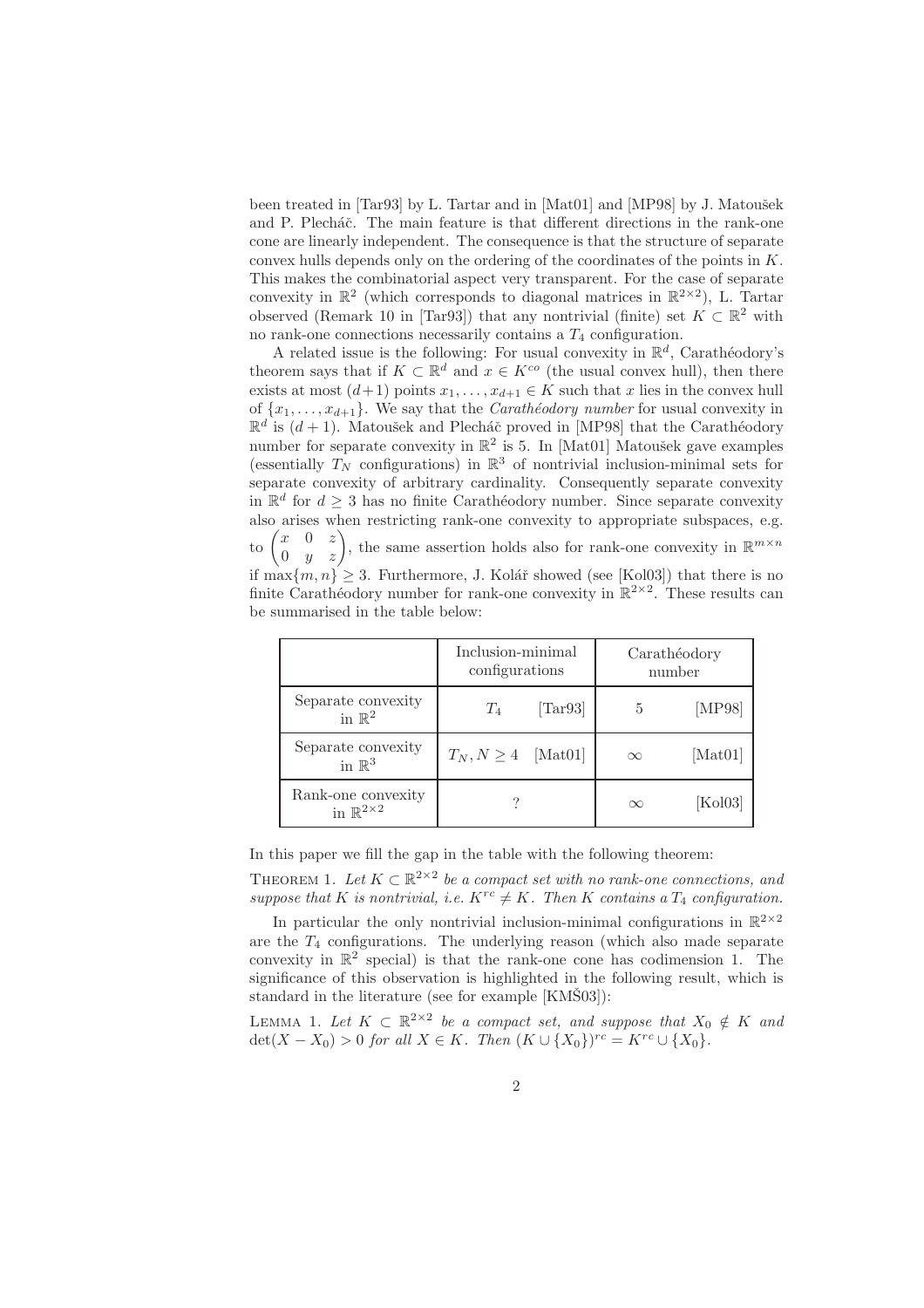An immediate consequence of this is that if  $K \subset \mathbb{R}^{2 \times 2}$  consists of three matrices (and no rank-one connections), then  $K^{rc} = K$ . Indeed, from the three (nonzero) numbers  $d_{ij} = \det(X_i - X_j)$ ,  $1 \leq i < j \leq 3$  at least two have to have the same sign, say  $d_{12}, d_{13} > 0$ , so we may employ Lemma 1 twice (first with  $K = \{X_2, X_3\}$  to end up with the required result (see also [Ped93] and  $[Mü199b]$ .

The paper is organised as follows. In Section 2 we will introduce  $T_N$  configurations, which serve as the primary examples of finite sets with no rank-one connections and a nontrivial hull. In Section 3 we give a classification of fourpoint sets in terms of the rank-one convex hulls. The proof is based on the algebraic considerations of Section 2. Then we set out to prove Theorem 1 in three stages: First we restrict to finite sets in Section 4, where we prove that the absence of T<sup>4</sup> configurations implies a certain *sign-separation*. The main separation argument for the rank-one convex hull is in Section 5, and ultimately relies on an elementary geometric analysis of how translated copies of the rank-one cone intersect (Lemma 5 and 6). Finally we deal with general compact sets in Section 6.

# **2**  $T_N$  configurations

DEFINITION 1 (T<sub>N</sub> CONFIGURATION). An ordered set of  $N \geq 4$  matrices  $\{X_i\}_{i=1}^N \subset$  $\mathbb{R}^{m \times n}$  without rank-one connections is said form a  $T_N$  configuration if there ex*ist matrices*  $P, C_i \in \mathbb{R}^{m \times n}$  *and real numbers*  $\kappa_i > 1$  *such that* 

$$
X_1 = P + \kappa_1 C_1
$$
  
\n
$$
X_2 = P + C_1 + \kappa_2 C_2
$$
  
\n
$$
\vdots
$$
  
\n
$$
X_N = P + C_1 + \dots + C_{N-1} + \kappa_N C_N,
$$
  
\n(1)

and moreover rank  $(C_i) = 1$  and  $\sum_{i=1}^{N} C_i = 0$ .

The following result, which justifies our interest such configurations, is well known, we include it here purely for completeness:

LEMMA 2. Let  $\{X_1, \ldots, X_N\}$  be a  $T_N$  configuration, and for  $i = 1 \ldots N$  let  $P_i = P + C_1 + \cdots + C_{i-1}$  *(so that*  $P_1 = P$ *). Then the segments*  $[P_i, X_i]$  *are contained in the rank-one convex hull*  $\{X_1, \ldots, X_N\}^{rc}$ .

It is not obvious from the definition of  $T_N$  configurations how one can find the  $C_i$ 's from given  $X_i$ , when such  $C_i$  exist, and when  $\kappa_i > 1$ . In this section we give an algebraic criterion which can easily be used in the  $2 \times 2$  case for finding  $P_i$  for a given ordered set of matrices  $\{X_1,\ldots,X_N\}$ .

We will use the following notation: for  $A \in \mathbb{R}_{\text{sym}}^{N \times N}$  such that  $A_{ii} = 0$  for all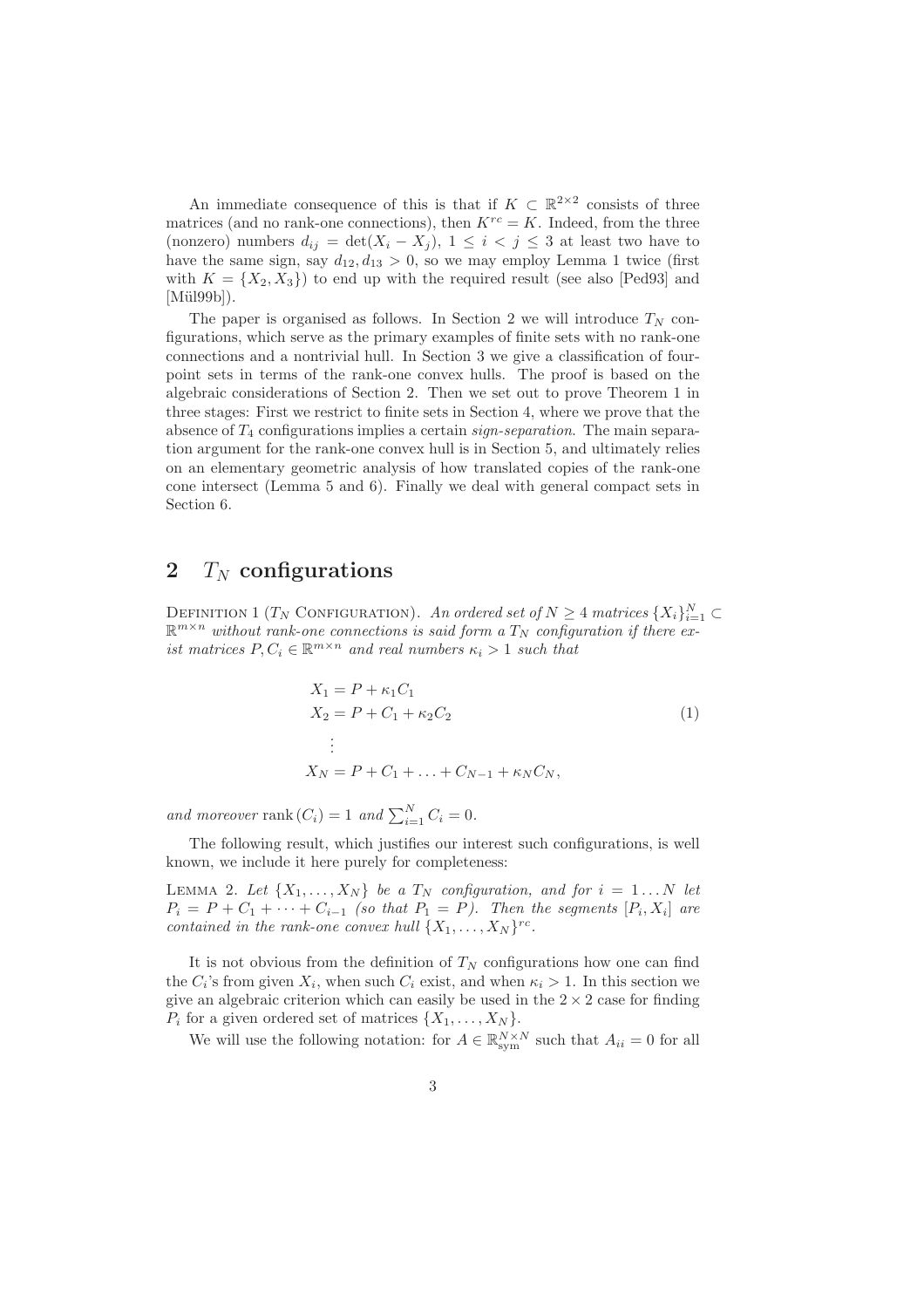i and for  $\mu \in \mathbb{R}$  write

$$
A^{\mu} \stackrel{\text{def}}{=} \begin{pmatrix} 0 & a_{1,2} & a_{1,3} & \dots & a_{1,N} \\ \mu a_{1,2} & 0 & a_{2,3} & \dots & a_{2,N} \\ \vdots & \vdots & \vdots & \ddots & \vdots \\ \mu a_{1,N} & \mu a_{2,N} & \mu a_{3,N} & \dots & 0 \end{pmatrix} .
$$
 (2)

PROPOSITION 1. Let  $\{X_i\} \subset \mathbb{R}^{2 \times 2}$  and let  $A = (\det(X_i - X_j))$ . Then  $\{X_i\}$  is *a*  $T_N$  *configuration if and only if there exist positive numbers*  $\lambda_i \geq 0$  *and*  $\mu > 1$ *such that*  $A^{\mu} \lambda = 0$ *.* 

PROOF. Let

$$
\xi^{(1)} = c_1 \begin{pmatrix} \lambda_1 \\ \lambda_2 \\ \lambda_3 \\ \vdots \\ \lambda_N \end{pmatrix} \quad \xi^{(2)} = c_2 \begin{pmatrix} \mu \lambda_1 \\ \lambda_2 \\ \lambda_3 \\ \vdots \\ \lambda_N \end{pmatrix} \quad \xi^{(3)} = c_3 \begin{pmatrix} \mu \lambda_1 \\ \mu \lambda_2 \\ \lambda_3 \\ \vdots \\ \lambda_N \end{pmatrix} \quad \dots,
$$

where  $c_i$  are normalising constants so that  $\sum_i \xi_i^{(i)} = 1$ , e.g.  $c_1 = (\sum_i \lambda_i)^{-1}$ .

Suppose  $A^{\mu} \lambda = 0$ . Then we claim

$$
(A\xi^{(i)})_i = 0
$$
 and  $\xi^{(i)} \cdot A\xi^{(i)} = 0$  for  $i = 1, ..., N$ . (3)

Indeed, the first set of equalities follows from the definition of the  $\xi^{(i)}$ 's, and for the second set we have (using that A is symmetric, zero on the diagonal and taking  $c_i = 1$  without loss of generality):

$$
\xi^{(1)} \cdot A \xi^{(1)} = 2 \sum_{i > j} \lambda_i \lambda_j a_{ij} = \frac{2}{1 + \mu} \lambda \cdot A^{\mu} \lambda = 0,
$$
  
\n
$$
\xi^{(2)} \cdot A \xi^{(2)} = (\xi^{(1)} + \lambda_1(\mu - 1)e_1) \cdot A(\xi^{(1)} + \lambda_1(\mu - 1)e_1)
$$
  
\n
$$
= \xi^{(1)} \cdot A \xi^{(1)} + 2\lambda_1(\mu - 1)e_1 \cdot A \xi^{(1)} + \lambda_1^2(\mu - 1)^2 e_1 \cdot A e_1
$$
  
\n
$$
= 0
$$
  
\n:  
\n:  
\n:  
\n:  
\n:  
\n
$$
\xi^{(N)} \cdot A \xi^{(N)} = (\xi^{(N-1)} + \lambda_{N-1}(\mu - 1)e_{N-1}) \cdot A(\xi^{(N-1)} + \lambda_{N-1}(\mu - 1)e_{N-1})
$$
  
\n
$$
= \xi^{(N-1)} \cdot A \xi^{(N-1)}
$$
  
\n
$$
= 0.
$$

Now it is easy to check that if  $P_i = \sum_j \xi_j^{(i)} X_j$ , then (3) is equivalent to

$$
P_i = \sum_{j=1}^n \xi_j^{(i)} \det X_j \text{ and } \det(X_i - P_i) = 0 \text{ for } i = 1, ..., N. \tag{4}
$$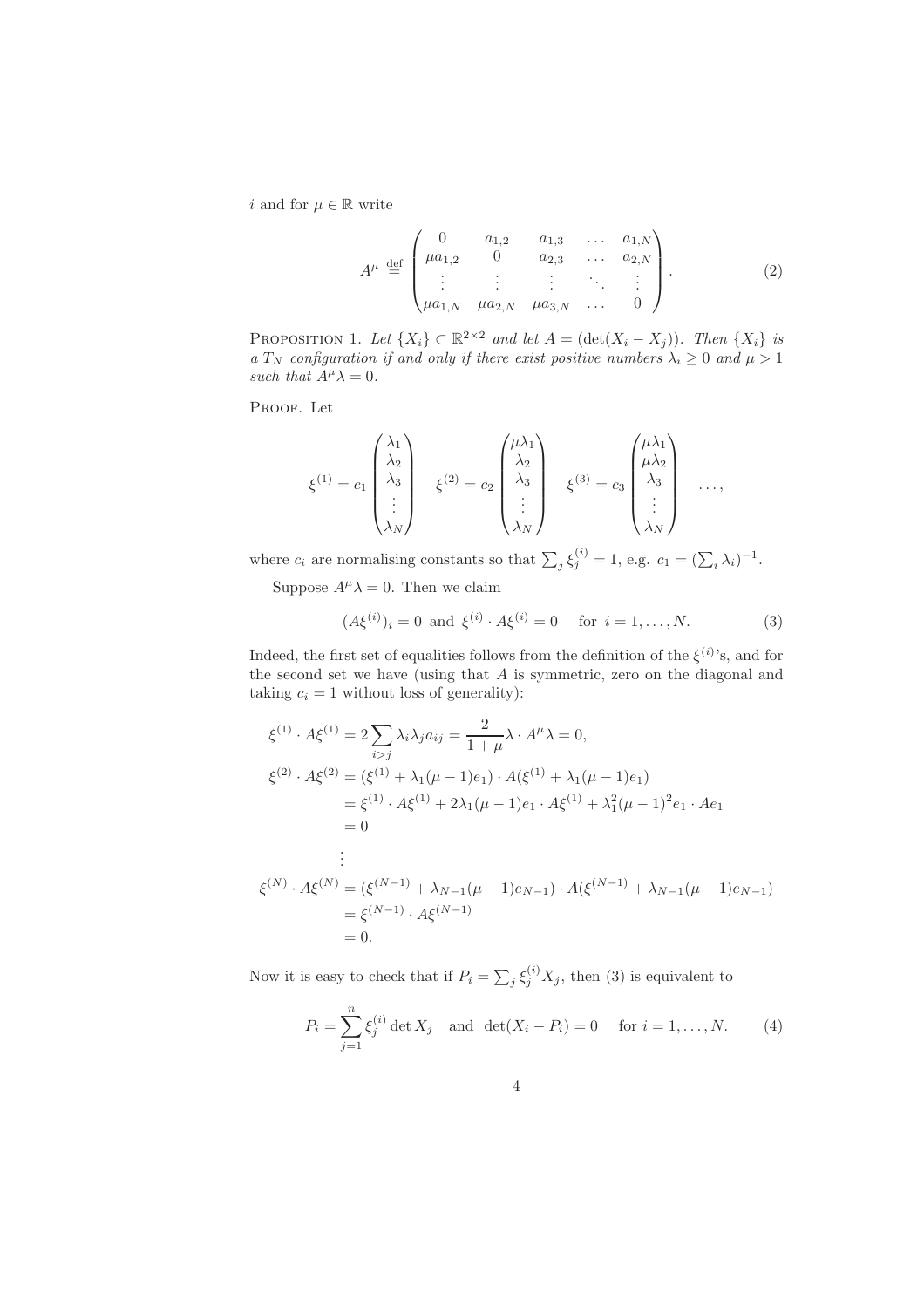Indeed, writing  $P = \sum_i \xi_i X_i$ , we have

$$
\det P = \frac{1}{2} \sum_{i,j} \xi_i \xi_j \langle X_i, \text{cof } X_j \rangle
$$
  
= 
$$
\frac{1}{2} \sum_{i,j} \xi_i \xi_j (\det X_i + \det X_j - \det(X_i - X_j))
$$
  
= 
$$
\sum_{i=1}^n \xi_i \det X_i - \frac{1}{2} \xi \cdot A \xi,
$$
 (5)

and in the same way, since  $P - X_k = \sum_i^n \xi_i (X_i - X_k)$ ,

$$
\det(P - X_k) = \frac{1}{2} \sum_{i,j} \xi_i \xi_j \langle (X_i - X_k), \text{cof}(X_j - X_k) \rangle
$$
  

$$
= \frac{1}{2} \sum_{i,j} \xi_i \xi_j (\det(X_i - X_k) + \det(X_j - X_k) - \det(X_i - X_j)) \tag{6}
$$
  

$$
= (A\xi)_k - \frac{1}{2}\xi \cdot A\xi.
$$

Moreover,  $P_i$  and  $P_{i+1}$  lie on the same rank-one line connecting them to  $X_i$ :

$$
P_{i+1} = \nu_i P_i + (1 - \nu_i) X_i = X_i + \nu_i (P_i - X_i)
$$
  
where  $\nu_i = \frac{c_{i+1}}{c_i}$ 

with the convention that  $\xi^{(N+1)} = \xi^{(1)}$  (and hence  $\mu c_{N+1} = c_1$ ).

Now if  $\mu > 1$  then  $0 < \nu_i < 1$  and so  $P_{i+1}$  lies between  $P_i$  and  $X_i$ , so the rank-one N-gon given by  $P_i$  is the required one. Moreover  $\kappa_i = \frac{1}{1-\nu_i}$  in the definition, so that

$$
\kappa_i = \frac{\mu\lambda_1 + \dots + \mu\lambda_i + \lambda_{i+1} + \dots + \lambda_N}{(\mu - 1)\lambda_i}.
$$

Conversely, if  $K = \{X_i\}$  are in  $T_N$ , then labelling the corners of the n-gon  $P_i$  it is clear that these corners lie in the convex hull of K and have a convex (barycentric) representation  $\xi^{(i)}$  of the form as above. Q.E.D.

Remark 1. *It follows from the proof of the Proposition that the probability measures*

$$
\mu^{(k)} = \sum_{i=1}^{N} \xi_i^{(k)} \delta_{X_i} \tag{7}
$$

*are laminates, with barycenter*  $\bar{\mu}^{(k)} = P_i$ *. In fact, we see from the equivalence of (3) and (4) that for* N *probability measures of the special form (7), they are laminates if and only if they commute with the determinant.*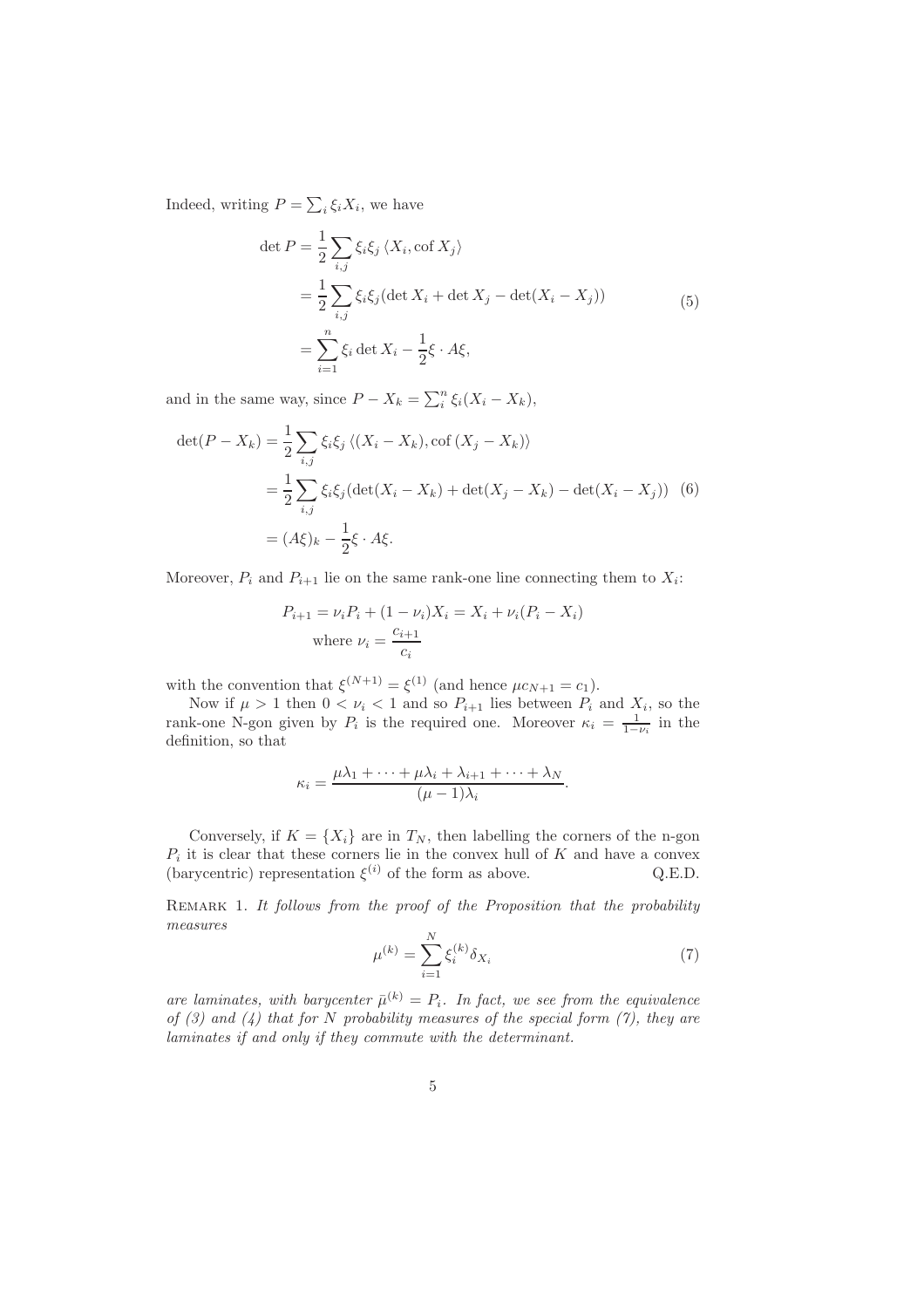Example 1. *The first example is standard in the literature for demonstrating that a set can have a nontrivial rank-one convex hull even if there are no rankone connections.* Let  $K = \{X_1, \ldots, X_4\}$ *, where* 

$$
X_1 = \begin{pmatrix} 3 & 0 \\ 0 & -1 \end{pmatrix}, X_2 = \begin{pmatrix} 1 & 0 \\ 0 & 3 \end{pmatrix}, X_3 = \begin{pmatrix} -3 & 0 \\ 0 & 1 \end{pmatrix}, X_4 = \begin{pmatrix} -1 & 0 \\ 0 & -3 \end{pmatrix}.
$$

*These matrices can be represented in the plane, as in Figure 1. The shaded area together with the four segments shows the rank-one convex hull of* K*.*



Figure 1:  $T_4$  configuration in the diagonal plane

EXAMPLE 2. *The second example shows that four-point sets can produce six*  $T_4$ 's *at the same time, one corresponding to each ordering. This example is taken from B. Kirchheim [Kir03]. In the plots we represent* 2 × 2 *symmetric matrices in*  $\mathbb{R}^3$  *with the identification*  $(x, y, z) \cong \begin{pmatrix} z + x & y \\ y & z \end{pmatrix}$  $y \t z - x$ - *and the hyperboloid is the set*  $\{\det = -1\}$ *. Let* 

$$
X_1 = \begin{pmatrix} \sqrt{3} & -2 \\ -2 & \sqrt{3} \end{pmatrix}, X_2 = \begin{pmatrix} \sqrt{3} & 2 \\ 2 & \sqrt{3} \end{pmatrix}
$$

,

$$
X_3 = \begin{pmatrix} -\sqrt{3} + 2 & 0 \\ 0 & -\sqrt{3} - 2 \end{pmatrix}, X_4 = \begin{pmatrix} -\sqrt{3} - 2 & 0 \\ 0 & -\sqrt{3} + 2 \end{pmatrix}.
$$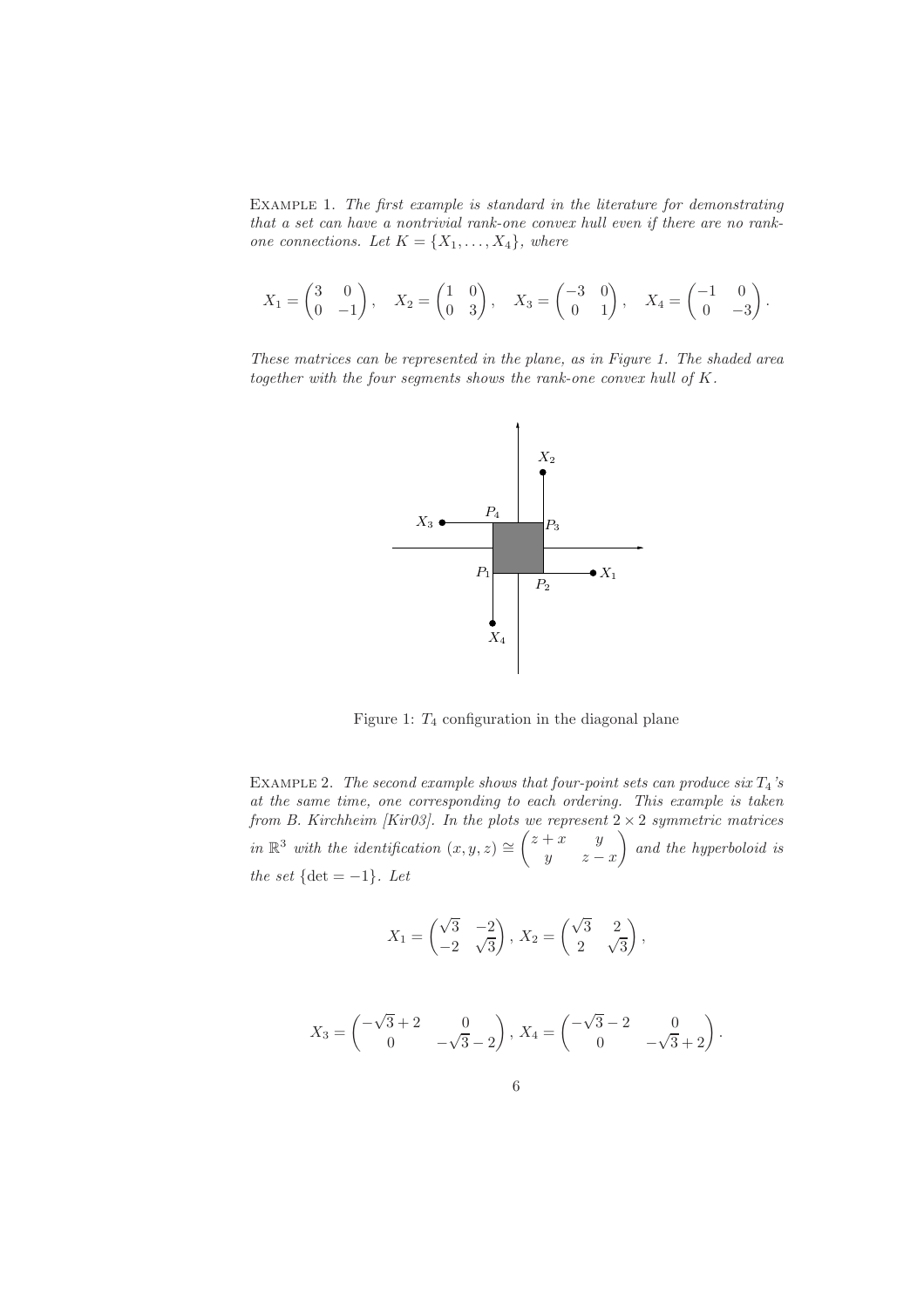

Figure 2: Maple plot showing six different  $T_4$ 's

EXAMPLE 3. The limiting case  $\mu \rightarrow 1^+$  in Proposition 1 corresponds to a de*generate configuration with nontrivial rank-one convex hull, that appeared in the work of B. Kirchheim whilst studying rank-one extreme points ([Kir03] Example 4.18), and in [NM91] in a slightly different context. In the original definition this limit corresponds to fixing the rank-one matrices*  $\tilde{C}_i := \kappa_i C_i$ *, defining*  $\kappa_i^{\epsilon} = \epsilon^{-1} \kappa_i$ ,  $C_i^{\epsilon} = \epsilon C_i$  and letting  $\epsilon \to 0$ . This scaling fixes the length of the  ${\rm degments}\,[P_i^{\epsilon},X_i^{\epsilon}]$  whilst shrinking the N-gon down to the point P. Then

$$
P_i^{\epsilon} \to P \quad and \quad X_i^{\epsilon} \to X_i^0 := P + \tilde{C}_i \quad for \text{ all } i.
$$

*In particular, since*  $\sum_{i=1}^{N} \kappa_i^{-1} \tilde{C}_i = 0$ , by writing  $\xi_i^{(0)} := \kappa_i^{-1}$  we see that

$$
\mu_\epsilon^{(k)} \stackrel{*}{\rightharpoonup} \mu^{(0)} := \sum_{i=1}^N \xi_i^{(0)} \delta_{X_i(0)}
$$

and so by definition the measure  $\mu^{(0)}$  is a laminate. Notice that the only condi*tion on the support of*  $\mu^{(0)}$  *is that* rank  $(\tilde{C}_i)=0$  *and*  $0 \in {\tilde{C}_1, \ldots, \tilde{C}_N}$   $c^o$ .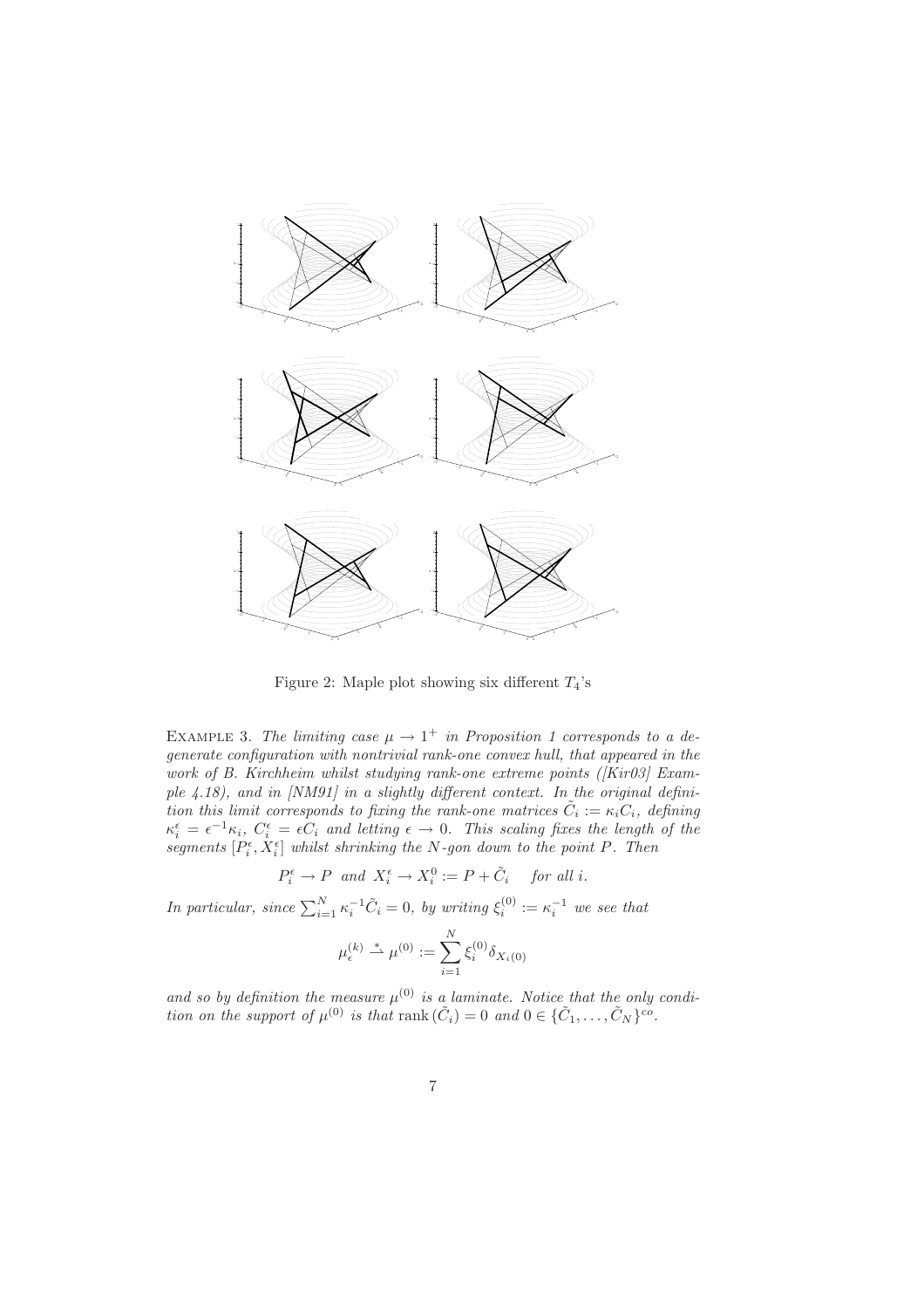#### **3 Four-point sets**

In contrast to the diagonal case, in the full space  $\mathbb{R}^{2\times 2}$  not all  $T_4$  configurations (in the sense of definition 1) are similar copies of each other. In fact there are two distinct types of  $T_4$  (and a degenerate case, see Example 3), as we shall see. In order to prove that these are the only inclusion-minimal configurations, we need to obtain simple criteria for when a four-point set is a  $T_4$ . Thus in this section we consider four-point sets  $K = \{X_1, X_2, X_3, X_4\}$  with no rank-one connections.

In view of Lemma 1 and the observation following it, a necessary condition for  $K^{\text{rc}} \neq K$  is that  $\det(X_i - X_j)$  changes sign for any fixed j as i varies. Thus, by possibly renumbering the matrices and multiplying by a matrix of determinant -1 we have one of the following sign-configurations: (dashed lines denote negative determinant and solid lines positive determinant)



Figure 3: Possible sign-configurations

THEOREM 2. *Suppose*  $K = \{X_i : i = 1, ..., 4\} \subset \mathbb{R}^{2 \times 2}$  *contains no rank-one connections, with signs as in (A) or (B).*

- *1. If the signs are as in (A), then exactly one ordering is in* T4*.*
- *2. If the signs are as in (B), then exactly one of the following three holds.*
	- *(i)* There exists  $P ∈ K^{co}$  with  $\det(X_i P) > 0$  and then  $K^{rc}$  is trivial.
	- *(ii)* There exists  $P \in K^{co}$  with  $\det(X_i P) = 0$  and then

$$
K^{rc} = \{ Y : \det(Y - P) = 0 \} \cap K^{co}.
$$

*(iii)* There exists  $P ∈ K<sup>co</sup>$  *with*  $det(X<sub>i</sub> - P) < 0$  *and then each ordering is in* T4*.*

REMARK 2. The theorem shows that there are exactly two combinatorially dif*ferent types of*  $T_4$  *configurations. The classical*  $T_4$  *in Example 1 is type (A), whereas Example 2 is type (B). Example 3 shows how case 2. (ii) arises. The formula for the rank-one convex hull in case 2.(ii) is taken from [Kir03] (p.*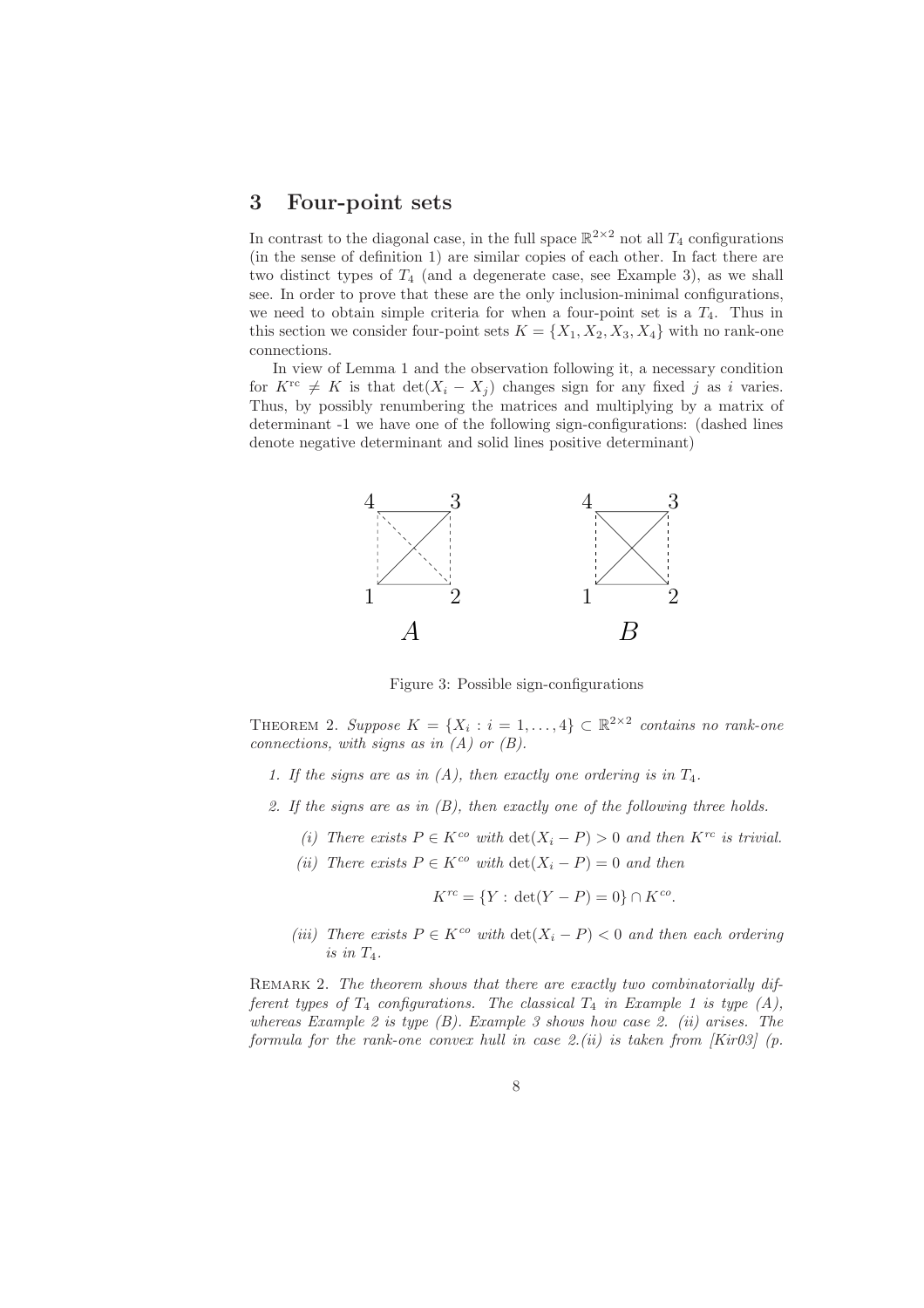*84) and is included only for completeness (to show that in this case the hull is nontrivial).*

*The triviality of the hull if*  $det(X_i - P) > 0$  *will follow in a more general setting from Theorem 4, here we will just prove that in case some ordering is not a*  $T_4$ *, then there exists*  $P \in K^{co}$  *with*  $\det(X_i - P) > 0$  *(c.f. Lemma 6).* 

PROOF. We split the proof into two parts according to whether the signs are as in  $(A)$  or  $(B)$ .

# Case (A)

Consider the matrix  $A = (d_{ij})$  where  $d_{ij} = \det(X_i - X_j)$ . From Proposition 1 we know that K (for the ordering  $(X_1, X_2, X_3, X_4)$ ) is a  $T_4$  if and only if there exists  $\mu > 1$  and  $\lambda_i > 0$  with  $A^{\mu} \lambda = 0$ . Recall that  $A^{\mu}$  denotes the matrix obtained by multiplying the entries in A below the diagonal by  $\mu$ , as in (2).

So for the existence of a  $T_4$  we first require the existence of  $\mu > 1$  satisfying det  $A^{\mu} = 0$ . Now det  $A^{\mu}$  is a cubic polynomial with a trivial root  $\mu = 0$ . Furthermore, note that  $\mu^{-1}(A^{\mu})^T = A^{(\mu^{-1})}$ , so nonzero roots come in pairs  $\mu_1 \mu_2 = 1$ . Let  $p(\mu) = \mu^{-1} \det A^{\mu}$ . Then  $p(0) = -ab$ , and

$$
p(1) = \det A = a^2 + b^2 + c^2 - 2ab - 2ac - 2bc,
$$
\n(8)

where  $a = d_{12}d_{34}$ ,  $b = d_{14}d_{23}$ ,  $c = d_{13}d_{24}$ .

Because the signs of  $d_{ij}$  are as in (A),  $a, b > 0$ ,  $c < 0$ ,  $p(0) = -ab < 0$ , and so  $p(1) = \det A = (a - b)^2 + c^2 - 2ac - 2bc > 0$ . Therefore a root  $\mu > 1$  of p exists. Now consider permutations of  $(X_1, \ldots, X_4)$ : each corresponds to a permutation of  $(a, b, c)$  and since  $p(1) > 0$  for each by symmetry, the only permutations admitting a root  $\mu_{\sigma} > 1$  are the ones leaving c invariant (otherwise  $p(0) > 0$ ). Hence only the orderings  $(1, 2, 3, 4)$  and  $(1, 4, 3, 2)$  can be in  $T_4$ .

Suppose now that  $A^{\mu}\lambda = 0$  for some  $\mu > 1$  and  $\lambda \in \mathbb{R}^{4}$ . We need to analyse the sign of  $\lambda_i$ . Firstly,  $\lambda_i \neq 0$  for all i, because the principal  $3 \times 3$  minors are all nonzero: e.g.

$$
\begin{vmatrix} 0 & d_{12} & d_{13} \ \mu d_{12} & 0 & d_{23} \ \mu d_{13} & \mu d_{23} & 0 \end{vmatrix} = \mu(\mu + 1) d_{12} d_{23} d_{13}.
$$
 (9)

As a first tool we note that for a 2  $\times$  2 matrix M with signs  $\begin{pmatrix} + & - \ & + \end{pmatrix}$ − +  $\Big),$ 

$$
\{x: Mx > 0\} \cap \{x: x > 0\} \neq \emptyset \text{ if and only if } \det M > 0,
$$
  

$$
\{x: Mx > 0\} \cap \{x: x < 0\} \neq \emptyset \text{ if and only if } \det M < 0.
$$
 (10)

This is elementary and best illustrated by the following diagram, where we write  $u = Me_1$  and  $v = Me_2$ :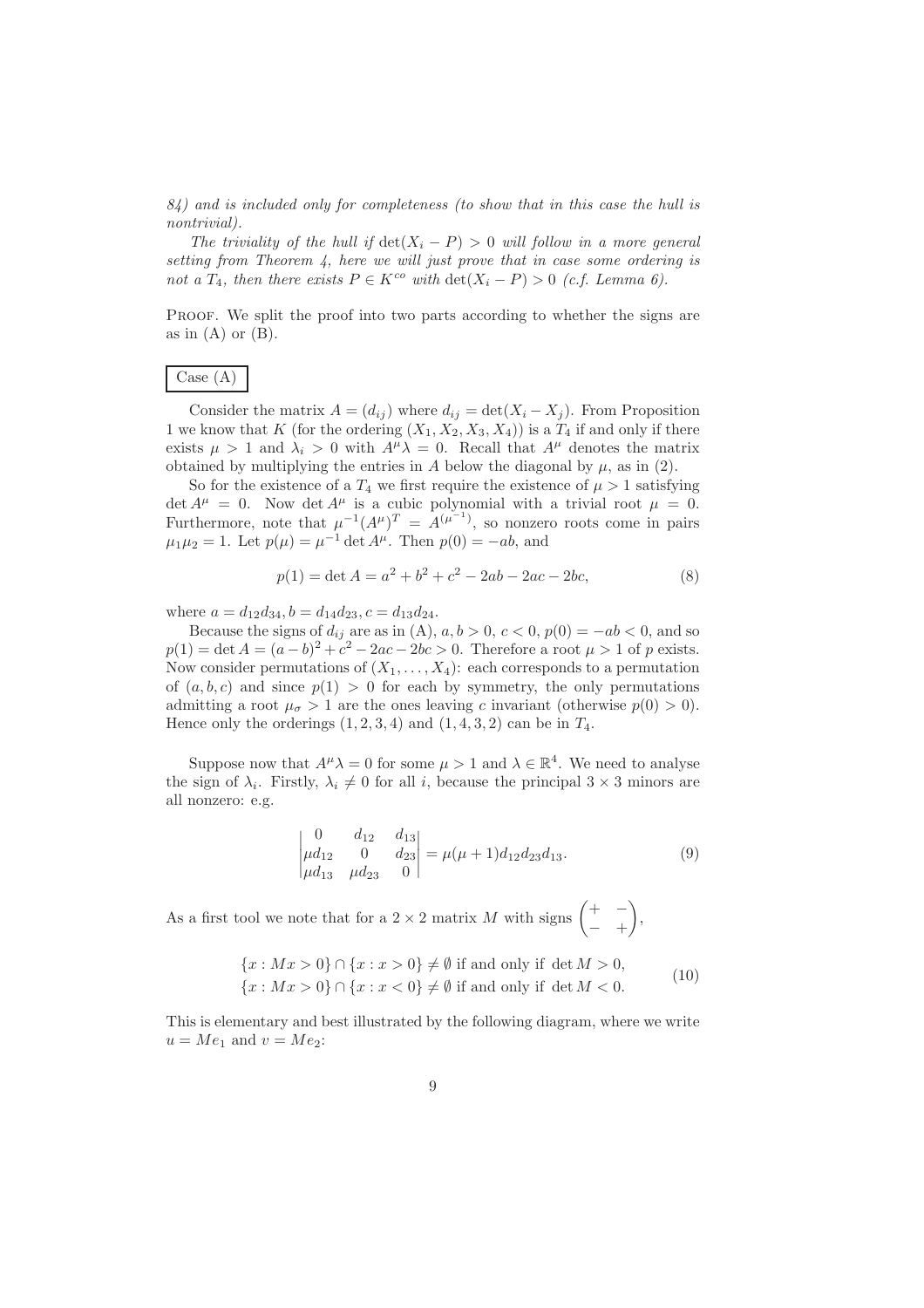

By assumption  $A^{\mu}$  has signs

$$
\begin{pmatrix} 0 & + & + & - \\ + & 0 & - & - \\ + & - & 0 & + \\ - & - & + & 0 \end{pmatrix}.
$$

Suppose without loss of generality that  $\lambda_1 > 0$ . Then we need to eliminate the possibility of  $\lambda_i < 0$  for some  $i > 1$ . By considering an appropriate row of the matrix, we see that the only possibilities for the signs of  $\lambda_i$  are  $(+, -, +, -)$  or  $(+, +, +, +)$  (for example  $(+, +, +, -)$  is ruled out by the first row).

Suppose the signs alternate as in the first possibility. Now  $\lambda$  in particular satisfies the equations

$$
\begin{pmatrix}\n\lambda_3 \\
\mu \lambda_1\n\end{pmatrix} = \frac{-1}{d_{13}} \begin{pmatrix} d_{12} & d_{14} \\
\mu d_{23} & d_{34}\n\end{pmatrix} \begin{pmatrix} \lambda_2 \\
\lambda_4\n\end{pmatrix},
$$
\n
$$
\begin{pmatrix}\n\lambda_4 \\
\mu \lambda_2\n\end{pmatrix} = \frac{-1}{d_{24}} \begin{pmatrix} d_{12} & d_{23} \\
d_{14} & \mu d_{34}\n\end{pmatrix} \begin{pmatrix} \mu \lambda_1 \\
\lambda_3\n\end{pmatrix}.
$$
\n(11)

Then (10) yields  $d_{12}d_{34} - \mu d_{14}d_{23} > 0$  and  $\mu d_{12}d_{34} - d_{14}d_{23} < 0$ , i.e.

$$
1<\mu<\frac{a}{b},\frac{b}{a},
$$

which is a contradiction. Hence all entries of  $\lambda$  must be positive, and so  $(X_1, X_2, X_3, X_4)$  is a  $T_4$ . In a similar fashion, if instead we had that  $d_{13}$  <  $0, d_{24} > 0$  (corresponding to  $(1, 4, 3, 2)$  together with a sign-change), we would get the same contradiction when assuming all  $\lambda_i$  are positive. To summarize, in case (A) exactly one ordering of the matrices  $\{X_1,\ldots,X_4\}$  is a  $T_4$  configuration.

#### Case (B)

Now assume the signs of  $\det(X_i - X_j)$  are as in (B). To arrive at the classification in part 2. of the theorem (see also Remark 2), we need to do three things:

a) show that there exists  $P \in K^{\text{co}}$  for which  $\det(X_i - P)$  has the same sign for all i (so that *at least* one of (i), (ii) or (iii) occurs),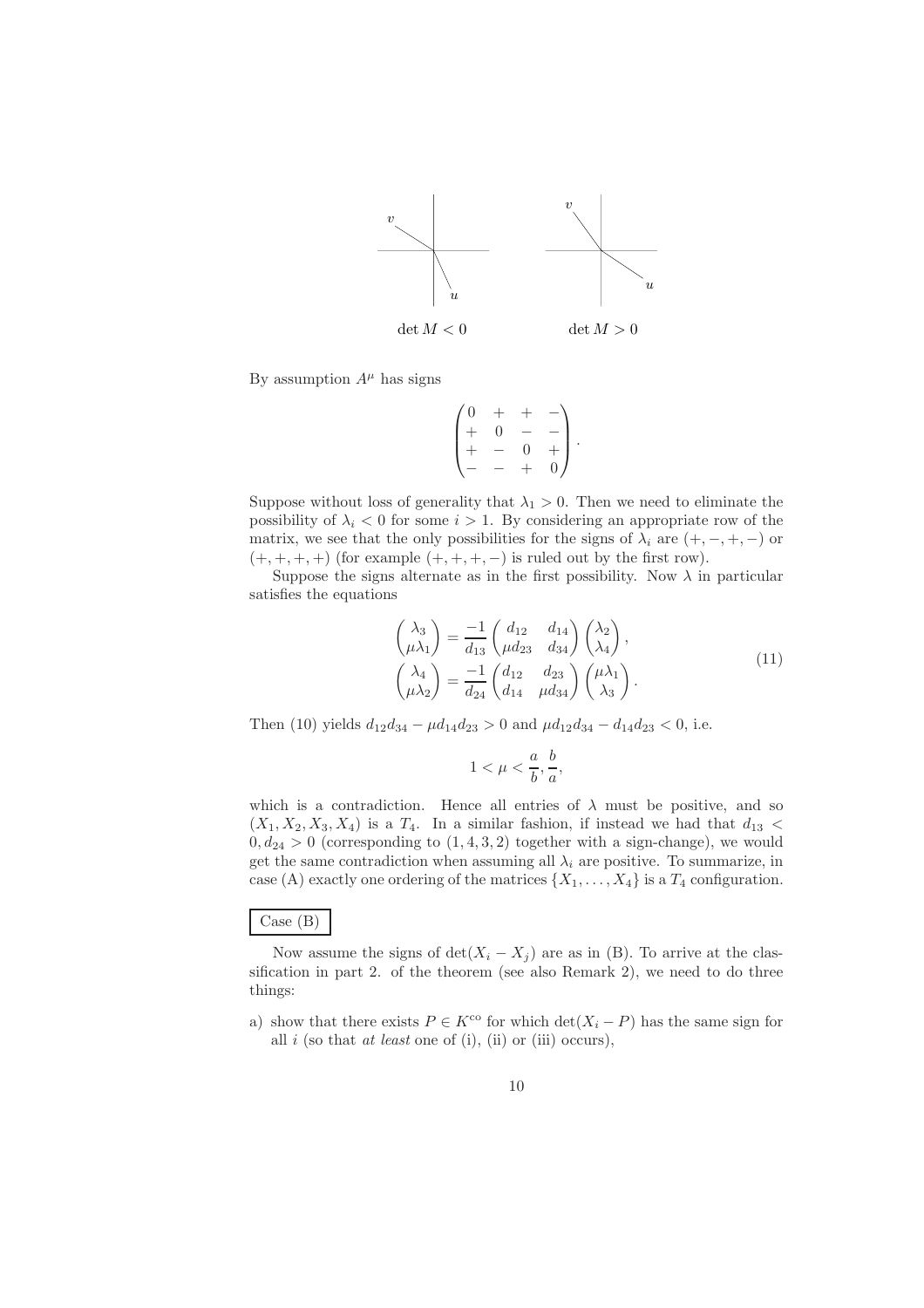- b) show that *at most* one of the cases (i), (ii), (iii) can occur,
- c) show that if  $\{X_1, X_2, X_3, X_4\}$  do not form a  $T_4$  for some ordering, then there exists  $P \in K^{\text{co}}$  with  $\det(X_i - P) \geq 0$  for all *i*.

For a) consider the convex hull of  $\{X_1, X_4, Y\}$  where Y is such that

 $\det(X_1 - Y) > 0$ ,  $\det(X_4 - Y) > 0$ 

(and remember that  $\det(X_1 - X_4) < 0$ ). The convex hull is a (non-degenerate) triangle as shown in Figure 4 a) below.



Figure 4: The convex hull of  $\{X_1, X_2, X_3, X_4\}$ 

Since  $\det(X_4 - X_1) < 0$  and  $\det(Y - X_1) > 0$ , there exists a unique  $Q_1$  on the segment  $[X_4, Y]$  with  $\det(Q_1 - X_1) = 0$ . Uniqueness follows because  $\det(Q - X_1)$ restricted to the line going through  $X_4$  and  $Y$  is a quadratic polynomial which is positive at  $X_4$  and negative at Y. Similarly there exists a unique  $Q_4$  on the segment  $[X_1, Y]$  with  $\det(Q_4 - X_4) = 0$ . The (unique) intersection of the segments  $[X_1, Q_1]$  and  $[X_4, Q_4]$ , call it Z, lies in the interior of the triangle, and in any neighbourhood of  $Z$  there exists  $Z_1$  and  $Z_2$  such that

$$
det(Z_1 - X_i) < 0
$$
 and  $det(Z_2 - X_i) > 0$  for  $i = 1, 4$ .

Furthermore this unique point  $Z$  depends continuously on  $Y$ . In particular, taking  $Y = Y_t = tX_2 + (1-t)X_3$  we obtain a continuous, compact curve

$$
\Gamma = \{ Z_t : t \in [0,1] \} \subset K^{\text{co}}
$$

such that  $\det(X_1 - Z) = \det(X_4 - Z) = 0$  on  $\Gamma$  (see Figure 4 b) above). Of course if  $K^{\text{co}}$  is planar, the curve degenerates to a point. Consider the sets

$$
C_i = \{ Z \in \Gamma : \det(X_i - Z) > 0 \}
$$

for  $i = 2, 3$ . Suppose  $\Gamma = C_2 \cup C_3$ . Since  $C_i$  is open and  $\Gamma$  is connected, necessarily  $C_2 \cap C_3$  is nonempty. But then in a neighbourhood of  $C_2 \cap C_3$  there exists  $P \in K^{co}$  with  $\det(X_i - P) > 0$  for all i. Otherwise, if  $\Gamma \setminus (C_2 \cup C_3)$  is not empty, then it has either nonempty interior (relative to Γ), or  $\partial C_2 \cap \partial C_3$  is nonempty. In the former case there exists  $P \in K^{co}$  with  $\det(X_i - P) < 0$  for all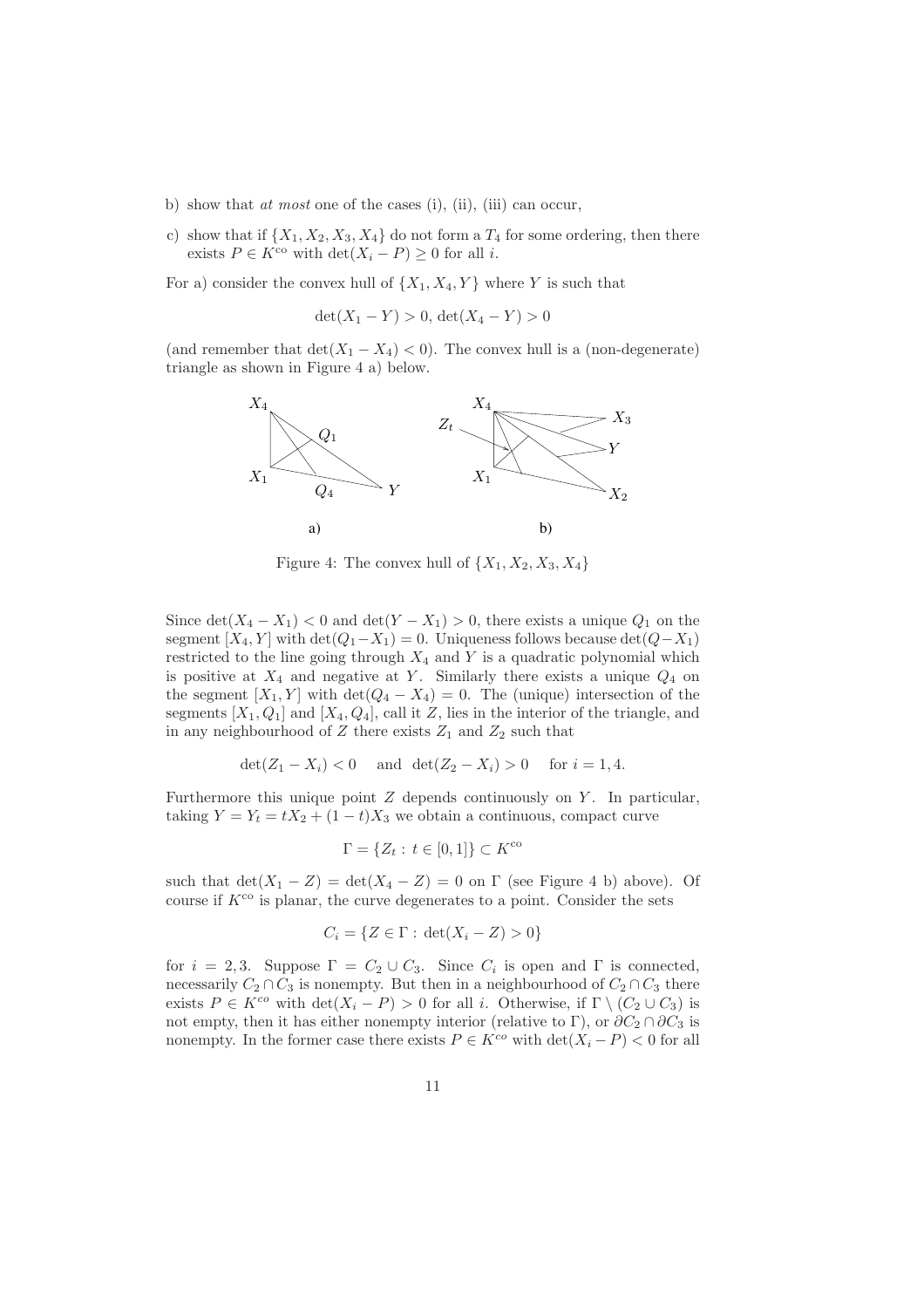i (by a similar argument to before), and in the latter case there exists  $P \in K^{co}$ with  $\det(X_i - P) = 0$  for all *i*.

Let  $P \in K^{\text{co}}$ , so that  $P = \sum_{i=1}^{4} x_i X_i$  for some  $x \geq 0$ ,  $\sum_{i} x_i = 1$ . From the proof of Proposition 1 we get

$$
\det(X_i - P) = (Ax)_i - \frac{1}{2}x \cdot Ax.
$$

Suppose  $\det(X_i - P) > 0$  for all *i*. Then summing over *i* gives  $\frac{1}{2}x \cdot Ax > 0$ , and hence  $Ax > 0$ . Similarly if  $\det(X_i - P) < 0$  for all i then  $Ax < 0$ , and if det $(X_i - P) = 0$  then  $Ax = 0$ . But since A is symmetric, at most one of these three cases can occur. Indeed, if  $x, y \ge 0$  with  $Ax > 0$  and  $Ay \le 0$ , then  $0 \leq y \cdot Ax = x \cdot Ay \leq 0$  and since  $(Ax)_i > 0$  for all i, necessarily  $y = 0$ . Summarizing the above: for any  $\diamond \in \{ \langle \rangle, \rangle, = \}$ 

there exists 
$$
P \in K^{co}
$$
 with  $det(X_i - P) \diamond 0$  for all  $i$   
if and only if  
there exists  $x \in \mathbb{R}^4$  with  $x_i > 0$ ,  $(Ax)_i \diamond 0$  for all  $i$ .  
(12)

Let  $a = d_{12}d_{34}$ ,  $b = d_{14}d_{23}$ ,  $c = d_{13}d_{24}$  as before, and let us assume that  $(X_1, X_2, X_3, X_4)$  do not form a  $T_4$  configuration (the argument for all other orderings is the same). By the assumption on the signs of  $d_{ij}$  we have  $a, b, c > 0$ . From Proposition 1 we deduce that either there exists no  $\mu > 1$  with det  $A^{\mu} = 0$ , or there exists such a  $\mu > 1$  and then the corresponding  $\lambda \in \ker A^{\mu}$  has coordinates with mixed signs.

Recall from (8) that if  $\mu > 1$  with det  $A^{\mu} = 0$  does not exist, then p does not vanish in  $(0, 1)$ . As  $p(0) = -ab < 0$ , we deduce that  $p(1) = \det A \leq 0$ . Suppose  $b > a + c$  and observe that

$$
x_1 = \frac{b-a-c}{2d_{12}d_{13}}, x_2 = \frac{b+a-c}{-2d_{12}d_{23}}, x_3 = \frac{b-a+c}{-2d_{13}d_{23}}, x_4 = 1
$$

gives

$$
(Ax)_1 = (Ax)_2 = (Ax)_3 = 0, \ (Ax)_4 = \frac{-\det A}{-2d_{12}d_{13}d_{23}}
$$

.

(remember that  $d_{23} < 0$  and  $d_{12}$ ,  $d_{13} > 0$ ). By symmetry we can get similar x's where  $(Ax)_i > 0$  for  $i = 1, 2, 3$  respectively. Summing up gives  $x \in \mathbb{R}^4$  with  $x_i > 0$  and  $(Ax)_i \geq 0$  for each i.

On the other hand, if  $b \le a + c$  then

$$
x_1 = -d_{23}, x_2 = d_{13}, x_3 = d_{12}, x_4 = 0
$$

yields

$$
(Ax)_1 = 2d_{12}d_{13}, \ (Ax)_2 = 0, \ (Ax)_3 = 0, \ (Ax)_4 = a + c - b,
$$

and again by symmetry we can obtain  $x's$  with  $(Ax)_i > 0$  for  $i = 2, 3, 4$  respectively, so that again by summing we obtain  $x \in \mathbb{R}^4$  with  $x_i > 0$  and  $(Ax)_i > 0$ .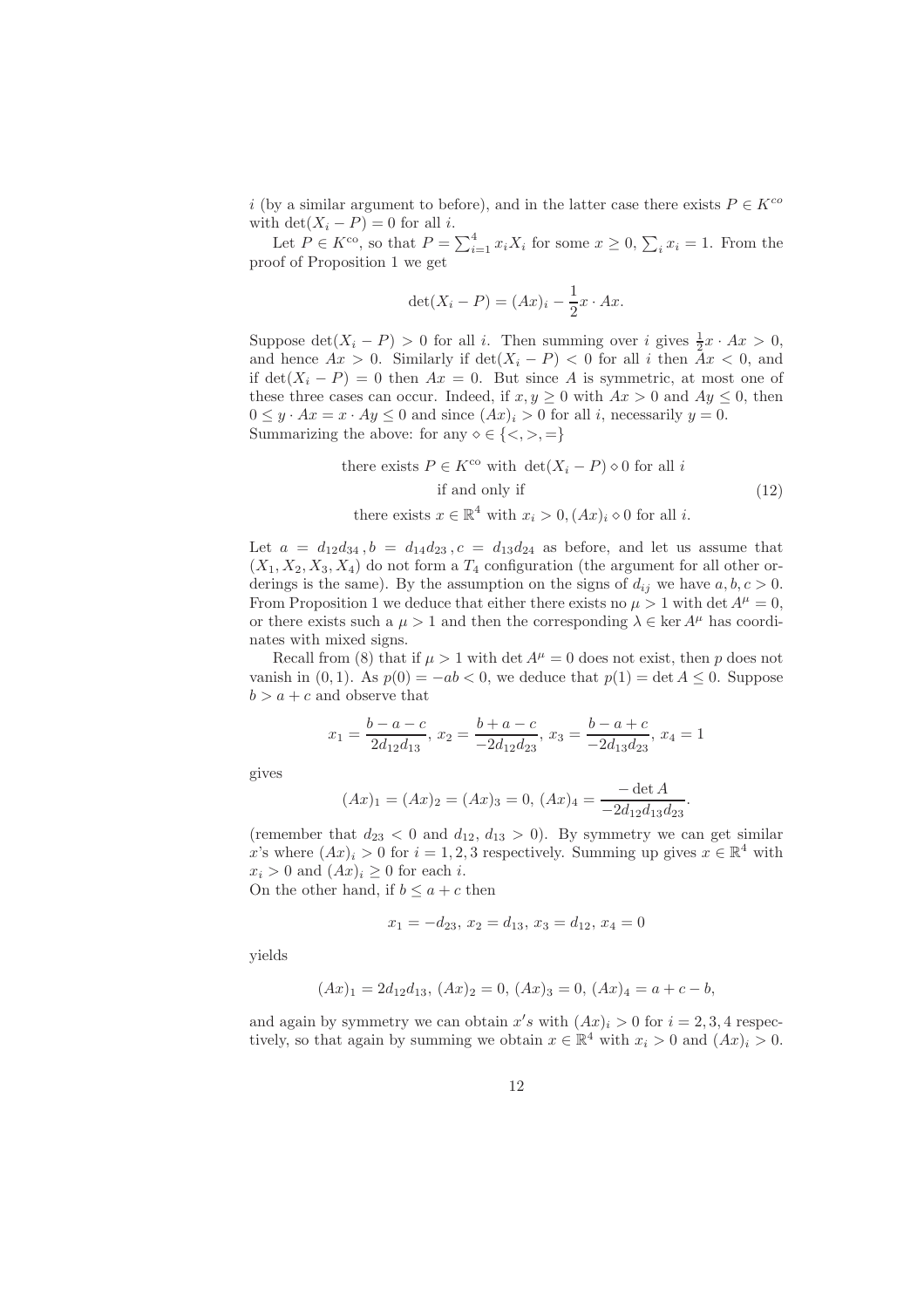We conclude using  $(12)$  and using that at most one of the cases in  $(12)$  can occur. that if det  $A \leq 0$  (or if  $b \leq a+c$ ) then there exists  $P \in K^{co}$  with  $\det(X_i - P) > 0$ for all *i* (or  $\det(X_i - P) = 0$  for all *i*).

Finally suppose that there exists  $\mu > 1$  and  $\lambda \in \mathbb{R}^4$  with  $A^{\mu} \lambda = 0$ , and suppose that  $\lambda$  has mixed signs. As in (9) we see that  $\lambda_i \neq 0$  for each i. Furthermore we may assume that  $\lambda_1 > 0$ . Observe that  $A^{\mu}$  has signs

$$
\begin{pmatrix} 0 & + & + & - \\ + & 0 & - & + \\ + & - & 0 & + \\ - & + & + & 0 \end{pmatrix}.
$$

As before in case (A), we can eliminate possibilities for the signs of  $\lambda_i$  by considering the appropriate row of the matrix. The only remaining are

$$
(+, -, +, -)
$$
 or  $(+, +, -, -)$ .

In the first case the first identity in (11) together with (10) implies that  $a > \mu b$ . In particular  $a > b$ . In the second case similarly to (11) we have

$$
\begin{pmatrix} \lambda_2 \\ \mu \lambda_1 \end{pmatrix} = \frac{-1}{d_{12}} \begin{pmatrix} d_{13} & d_{14} \\ d_{23} & d_{24} \end{pmatrix} \begin{pmatrix} \lambda_3 \\ \lambda_4 \end{pmatrix},
$$

and then (10) implies  $c > b$ . Therefore in both cases we get  $b < a + c$  using which the solution above gives  $x \in \mathbb{R}^4$  with  $x_i > 0$  and  $(Ax)_i > 0$ . In view of (12) this finishes the proof of c), and hence the proof of the theorem.

Q.E.D.

### **4 Finite sets**

THEOREM 3. Let  $K = \{X_i\}$  be a finite set of  $2 \times 2$  matrices with no rank-one *connections. If*  $K^{rc} \neq K$ *, then* K *contains four matrices which form a (possibly*  $degenerate)$   $T_4$ .

Instead of giving the proof directly, we split it up into a graph-theoretical part in this section and a separation argument in the next section. Arguing by contradiction we assume that  $K$  is a finite set with no rank-one connections and a nontrivial rank-one convex hull but doesn't contain a  $T_4$  configuration. Then we may assume without loss of generality that  $K$  is inclusion-minimal (otherwise we can remove points until the remaining set is nontrivial inclusion-minimal).

We use part 1. of Theorem 2 to show (in Lemma 4 below) that if  $K$  contains no  $T_4$  of type (A) (recall Figure 3), then it must have a decomposition  $K =$  $K_1 \cup K_2$  where  $\det(X - Y) > 0$  for all  $X \in K_1, Y \in K_2$ . Then in Section 5 we use part 2. of Theorem 2 to show that if  $K$  has such a decomposition and it doesn't contain a  $T_4$  of type (B) then the rc-hull separates:  $K^{\rm rc} = K_1^{\rm rc} \cup K_2^{\rm rc}$ , and this will contradict the inclusion-minimality.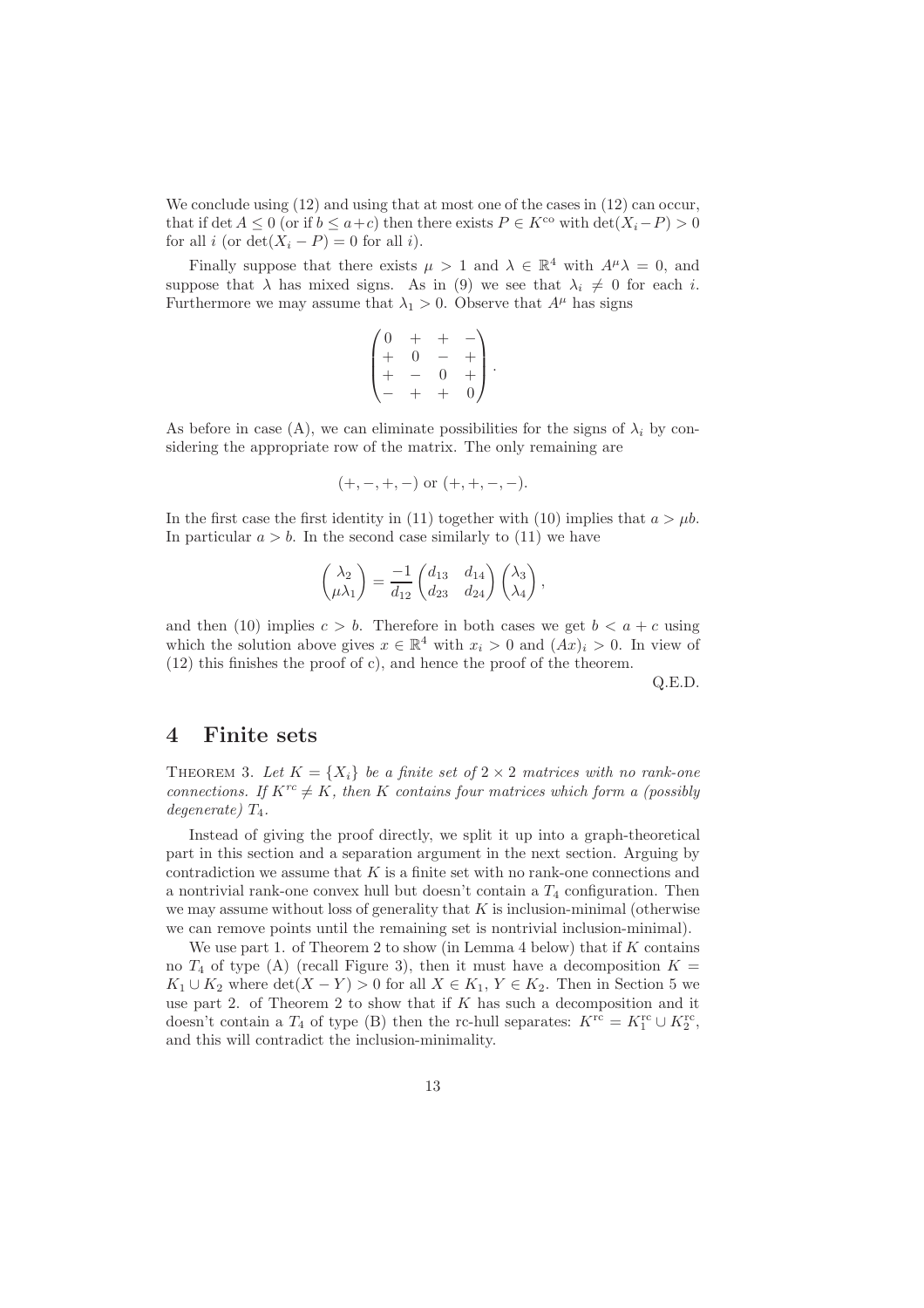A set  $K$  of  $N$  matrices gives rise to an  $N$ -point complete graph  $G$  where all edges are labelled either  $\oplus$  or  $\ominus$  depending whether  $\det(X_i - X_j)$  for the corresponding matrices is positive or negative. The assumption on inclusion minimality implies that for each  $X_i$  there exists  $X_{j_1}$  and  $X_{j_2}$  such that  $\det(X_i X_{j_1}$  < 0 and det $(X_i - X_{j_2}) > 0$  (see Lemma 1). In the corresponding graph this means at each vertex there are both  $\oplus$  and  $\ominus$  edges.

LEMMA 3. If G is an N-point graph with each edge  $\oplus$  or  $\ominus$ , and at each vertex *there are both*  $\oplus$  *and*  $\ominus$  *edges, then there exist* 4 *points*  $P, Q, R, S$  *in* G *where the edges alternate, i.e.*  $PQ$  *and*  $RS$  *are*  $\ominus$  *and*  $QR$ *,*  $SP$  *are*  $\oplus$ *.* 

PROOF. Assume there exists a point P such that there is only one  $\ominus$  edge at P, all others are  $\oplus$  (or other way round). Suppose the  $\ominus$  edge is PQ. Now at Q there must be at least one  $\oplus$  edge, say QR. Going on, at R there must be a  $\theta \in \text{edge, say } RS$ . Now  $S \neq P$  since  $R \neq Q$  (by assumption the only  $\theta$  edge at P is PQ), and SP must be  $\oplus$  by the same reason (since  $S \neq Q$ ). Hence we are done (see Figure 5 a) below).

If there doesn't exist a point P with only one  $\ominus$  edge (or only one  $\oplus$  edge), then at all points there is at least two  $\oplus$  and two  $\ominus$  edges. So  $G' = G \setminus \{P\}$  (for any  $P$ ) satisfies the assumptions of the claim. Hence we are done by induction. Q.E.D.

A 4-tuple  $P, Q, R, S$  with alternating signs as in Lemma 3 looks (up to swapping  $\oplus$  and  $\ominus$ ) like either (A) or (B) in Figure 3. We know from Theorem 2 that (A) is necessarily a  $T_4$ . Now we show that if G does not contain (A) then it "separates" as a graph.



Figure 5: Alternating signs and a  $\ominus$ -path from Q to R

LEMMA 4. *Suppose in addition that* G *does not contain (A). Then*  $G = G_1 \cup G_2$ *where*  $G_i$  *are nonempty and whenever*  $P_1 \in G_1$  *and*  $P_2 \in G_2$ *, then the edge*  $P_1P_2$  $is \oplus (up to swapping \oplus and \ominus).$ 

PROOF. As in the previous claim, take away points from  $G$  until there is a point P with only one  $\ominus$  edge, PQ. Call the new graph G'. As before, there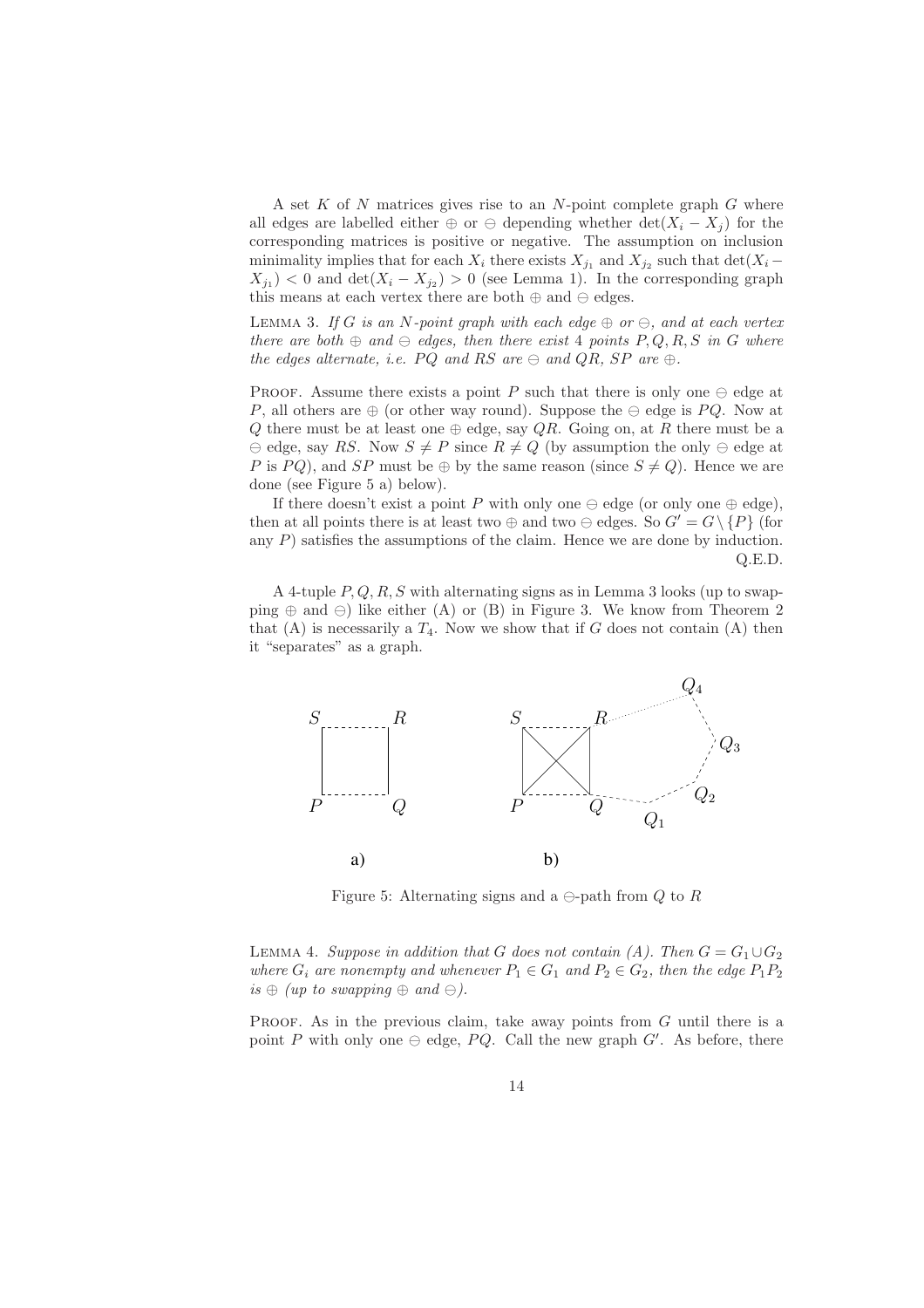exist edges S, R so that SP, SQ, RP, RQ are all  $\oplus$  (upto swapping signs in the whole graph). Now suppose there exists a  $\ominus$  path from Q to R and take the shortest such:  $Q, Q_1, Q_2, \ldots, Q_k, R$  (shortest in the sense that  $k \leq k'$  for any other path  $Q, Q'_1, \ldots, Q'_{k'}, R$ . See Figure 5 b) above. Then in particular  $QQ_2$  is  $\oplus$ , otherwise our path could be shortened. By assumptions on P also  $PQ_1$  and  $PQ_2$  are ⊕. Now  $k \ge 1$  and so (regardless of whether  $Q_2 = R$  or not) we can consider the square  $P, Q_1, Q_2, Q$ , which looks like (A). This is a contradiction, so there is no  $\ominus$ -path from Q to R. Then  $G' = \bigcup_i G'_i$  where  $G'_1$  consists of the points reachable from Q with a  $\ominus$ -path, and  $G_2'$  consists of the points reachable from R with a  $\ominus$ -path and  $G'_3, \ldots$  are possible other " $\ominus$ -connected" components.

To finish we need to add the points back that we removed at the start. Adding back in the same order we see that at each step the new point  $X$  has both  $\oplus$  and  $\ominus$  edges to the existing graph. We claim that after each step there are at least two  $\ominus$ -connected components. If not, then at some step the point X that we add will be  $\ominus$ -connected to all components  $G_i'$ . Of course X needs to be  $\oplus$ -connected to at least one  $G_i'$ , say to  $G_1'$ . Then  $G_1' = H_1 \cup H_2$  where XY is  $\Theta$  for all  $Y \in H_1$  and  $\oplus$  for all  $Y \in H_2$ . By assumption  $H_1, H_2$  are nonempty. Moreover, since  $G'_1$  is  $\ominus$ -connected, there exists  $P_1 \in H_1, P_2 \in H_2$  such that  $P_1P_2$  is  $\ominus$ . Take  $Q \in G_2'$  such that  $XQ$  is  $\ominus$  and consider  $Q, P_1, P_2, X$ . It is easy to see that this has signs as in (A), contradicting our assumption.

Q.E.D.

Let us say that two compact sets  $K_1$  and  $K_2$  are **sign-separated** if

$$
\det(X - Y) > 0 \text{ whenever } X \in K_1, Y \in K_2.
$$

Lemma 4 shows that if  $K$  is a finite set with no rank-one connections and no  $T_4$ 's of type (A), then K can be decomposed into  $K_1 \cup K_2$  so that  $K_1$  and  $K_2$ are sign-separated.

In the next section we show that such sets have separate rank-one convex hulls, i.e.  $(K_1 \cup K_2)$ <sup>rc</sup> =  $K_1^{\text{rc}} \cup K_2^{\text{rc}}$  unless  $K_1 \cup K_2$  contains a  $T_4$  "connecting" the hulls. That will complete the proof of Theorem 3.

## **5 Separation**

Let us introduce conformal-anticonformal coordinates on  $\mathbb{R}^{2\times 2}$  in the following way: For each  $X \in \mathbb{R}^{2 \times 2}$  there exists a unique  $z, w \in \mathbb{R}^2$  such that

$$
X = \begin{pmatrix} z_1 + w_1 & w_2 - z_2 \\ w_2 + z_2 & z_1 - w_1 \end{pmatrix}
$$

so that with considerable abuse of notation we write  $\mathbb{R}^{2\times 2} = \mathbb{C} \times \overline{\mathbb{C}}$ . Here  $\mathbb{C}$ denotes conformal matrices, and  $\overline{\mathbb{C}}$  denotes anticonformal matrices and both are identified with  $\mathbb{R}^2$ . The norm  $|\cdot|$  is the Euclidean norm on  $\mathbb{R}^2$ . Then for each matrix  $X = (x^+, x^-)$ , det  $X = |x^+|^2 - |x^-|^2$ , so that

$$
\det X > 0 \quad \text{if and only if } |x^+| > |x^-|.
$$
 (13)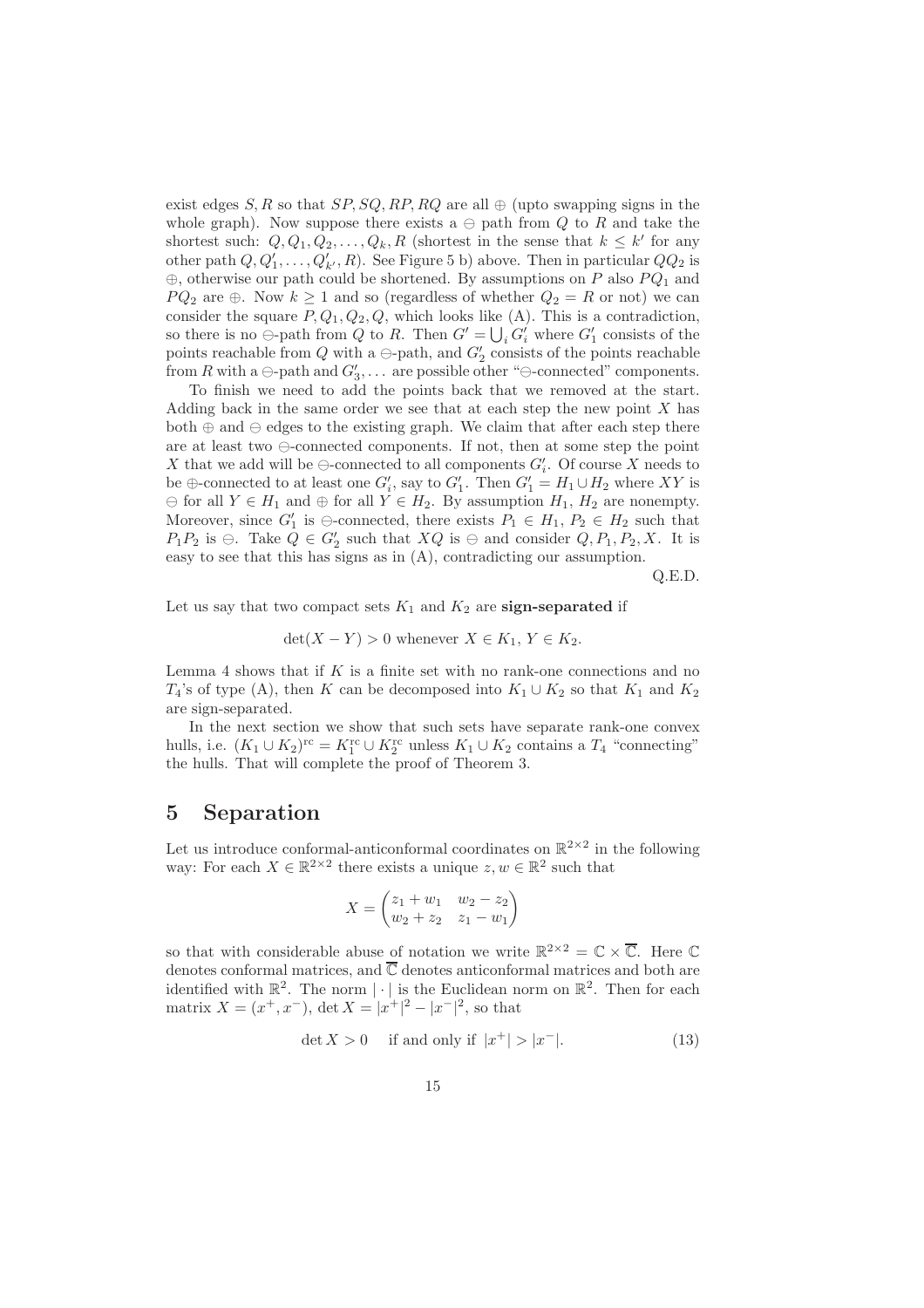We will also use the Euclidean inner-product on  $2 \times 2$  matrices, defined as

$$
\langle X, Y \rangle \stackrel{\text{def}}{=} \text{trace } (X^T Y). \tag{14}
$$

THEOREM 4. *Suppose*  $K \subset \mathbb{R}^{2 \times 2}$  *such that*  $K = K_1 \cup K_2$  *where*  $K_1$  *and*  $K_2$  *are disjoint compact sets that are sign-separated in the sense that*

$$
\det(X - Y) > 0 \text{ whenever } X \in K_1, Y \in K_2.
$$

*If for any*  $X_1, X_2 \in K_1$  *and*  $Y_1, Y_2 \in K_2$  *the four-point set*  $\{X_1, X_2, Y_1, Y_2\}$  *is not a*  $T_4$ *, then there exists a continuous curve*  $\Gamma : \mathcal{S}^1 \mapsto \mathbb{R}^{2 \times 2}$  *with the following properties*

- *(i)* det( $X \Gamma(t)$ ) > 0 *for all*  $t \in S^1$  *and all*  $X \in K$ *.*
- *(ii) The projection* γ *of* Γ *onto the conformal plane is a Jordan curve.*
- *(iii)* If  $\tilde{K}_i$  *is the projection of*  $K_i$  *onto the conformal plane, then*  $\tilde{K}_1$  *and*  $\tilde{K}_2$ *lie in different components.*

*In particular*  $K^{rc} = K_1^{rc} \cup K_2^{rc}$ .

The main ingredient in the proof is Helly's theorem on compact convex sets in  $\mathbb{R}^d$  (see for example [DGK63]):

HELLY'S THEOREM. Let  $\{C_{\alpha}\}\$ be a collection of compact, convex sets in  $\mathbb{R}^d$ *and suppose that for any*  $\alpha_1, \ldots, \alpha_{d+1}$  *the intersection* 

$$
C_{\alpha_1} \cap \cdots \cap C_{\alpha_{d+1}}
$$

*is nonempty. Then the whole intersection*  $\bigcap_{\alpha} C_{\alpha}$  *is nonempty.* 

In conformal-anticonformal coordinates, since  $K_1$  and  $K_2$  are sign-separated,

$$
|x^{+} - y^{+}| > |x^{-} - y^{-}| \text{ for all } X \in K_1, Y \in K_2.
$$
 (15)

With proj<sub>C</sub> denoting the projection onto the conformal plane  $\mathbb{C}$ , let  $\tilde{K}_1$  = proj<sub>C</sub>K<sub>1</sub> and  $\tilde{K}_2 = \text{proj}_{\mathbb{C}} K_2$ . In particular from (15) we have  $\tilde{K}_1 \cap \tilde{K}_2 = \emptyset$ . Let

$$
S := \{ Z : \det(X - Z) > 0 \text{ for all } X \in K \}. \tag{16}
$$

Suppose we fix  $z \in \mathbb{C}$  and look for  $w \in \overline{\mathbb{C}}$  such that  $Z := (z,w)$  satisfies  $Z \in S$ . By definition  $Z = (z, w)$  is in S if  $|w - x^{-}| < |z - x^{+}|$  for all  $X \in K$ , in other words

$$
w \in B_{|x^+ - z|}(x^-)
$$
 for any  $X \in K$ .

Hence

$$
\text{proj}_{\mathbb{C}}S = \{ z \in \mathbb{C} : \bigcap_{X \in K} B_{|x^+ - z|}(x^-) \neq \emptyset \}. \tag{17}
$$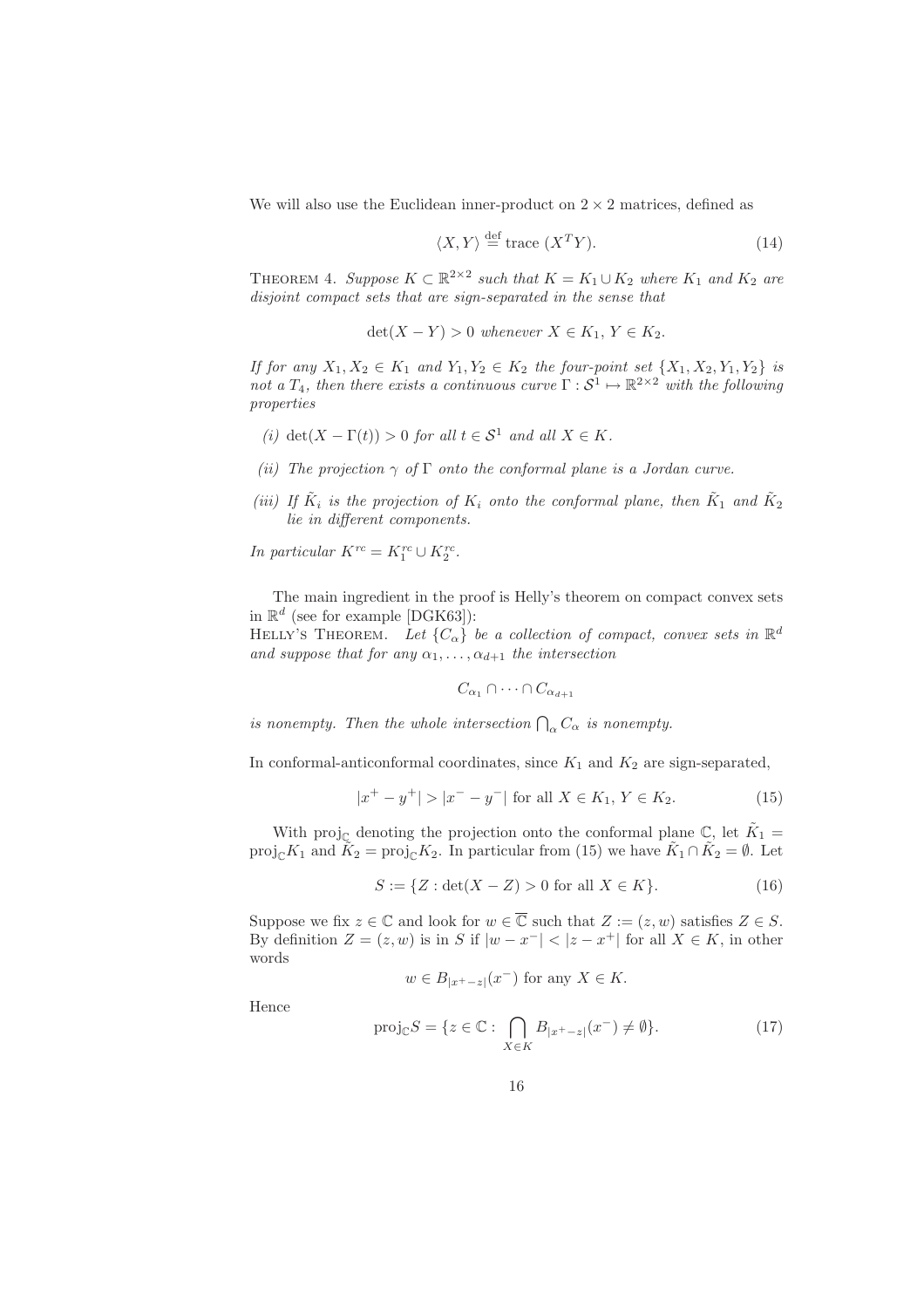Note that for any  $X \in K_1$ ,  $Y \in K_2$  and  $z \notin \{x^+, y^+\}$  we have

$$
B_{|x^{+}-z|}(x^{-}) \cap B_{|y^{+}-z|}(y^{-}) \neq \emptyset,
$$
\n(18)

since  $|x^- - y^-| < |x^+ - y^+| \le |x^+ - z| + |y^+ - z|.$ 

In view of Helly's theorem we study the intersection of any three balls. Note that Helly's theorem is not directly applicable to an infinite family of *open* balls, but we will deal with this later. For any  $X_1, X_2, X_3 \in K$  we define

$$
E(X_1, X_2, X_3) \stackrel{\text{def}}{=} \{ z \in \mathbb{C} : \bigcap_{i=1}^3 B_{|x_i^+ - z|}(x_i^-) = \emptyset \}. \tag{19}
$$

Let us say that  $\mathcal{E} \subset \mathbb{R}^2$  is a **solid ellipse** if  $\mathcal{E}$  is a (possibly empty) closed convex set whose boundary is an ellipse.

LEMMA 5. *Under the assumptions of Theorem 4 the sets*  $E(X_1, X_2, X_3)$  *as in (19) satisfy*

- (1)  $E(X_1, X_2, X_3)$  *is closed and bounded for any*  $X_i \in K$
- (2)  $x_1^+, x_2^+, x_3^+$  ∈  $E(X_1, X_2, X_3)$  *for any*  $X_i$  ∈ K
- *(3) For any*  $X_1, X_2, X_3 \in K_1$  *and*  $Y \in K_2$  *we have*  $y^+ \notin E(X_1, X_2, X_3)$
- (4) Suppose  $X_1^{(i)}$ ,  $X_2^{(i)}$ ,  $X_3^{(i)} \in K$  such that  $X_i^{(i)} \to X_j$  for  $j = 1, 2, 3$  as  $i \to \infty$ . *Then for all*  $z \in \mathbb{C}$  *for which there exists*  $z_i \in E(X_1^{(i)}, X_2^{(i)}, X_3^{(i)})$  *with*  $z_i \to z$ *we have*  $z \in E(X_1, X_2, X_3)$ *.*
- *(5) For any*  $X_1, X_2, X_3 \in K$  *there exists a solid ellipse*  $\mathcal{E} \subset \mathbb{C}$  *such that*

$$
E(X_1, X_2, X_3) = \mathcal{E} \cup \{x_1^+, x_2^+, x_3^+\}.
$$

*(6)* If  $X_1, X_2 \in K_1$  *and*  $X_3 \in K_2$ *, then there exists*  $\delta > 0$  *such that* 

$$
z \notin E(X_1, X_2, X_3) \text{ whenever } 0 < |z - x_3^+| < \delta,
$$

*moreover*

(i) if 
$$
\det(X_1 - X_2) < 0
$$
, then  $x_1^+, x_2^+ \in \mathcal{E}$ ,  
\n(ii) if  $\det(X_1 - X_2) > 0$ , then  $E(X_1, X_2, X_3) = \{x_1^+, x_2^+, x_3^+\}$ .

PROOF. The first and second statements follow directly from the definition. Part (3) follows from (15). For part (4) suppose that  $z \notin E(X_1, X_2, X_3)$ . By definition this means 3

$$
\bigcap_{j=1}^3 B_{|z-x_j^+|}(x_j^-) \neq \emptyset.
$$

But then the intersection remains nonempty for small perturbations of the three balls, and in particular  $z_i \notin E(X_1^{(i)}, X_2^{(i)}, X_3^{(i)})$  for sufficiently large *i*.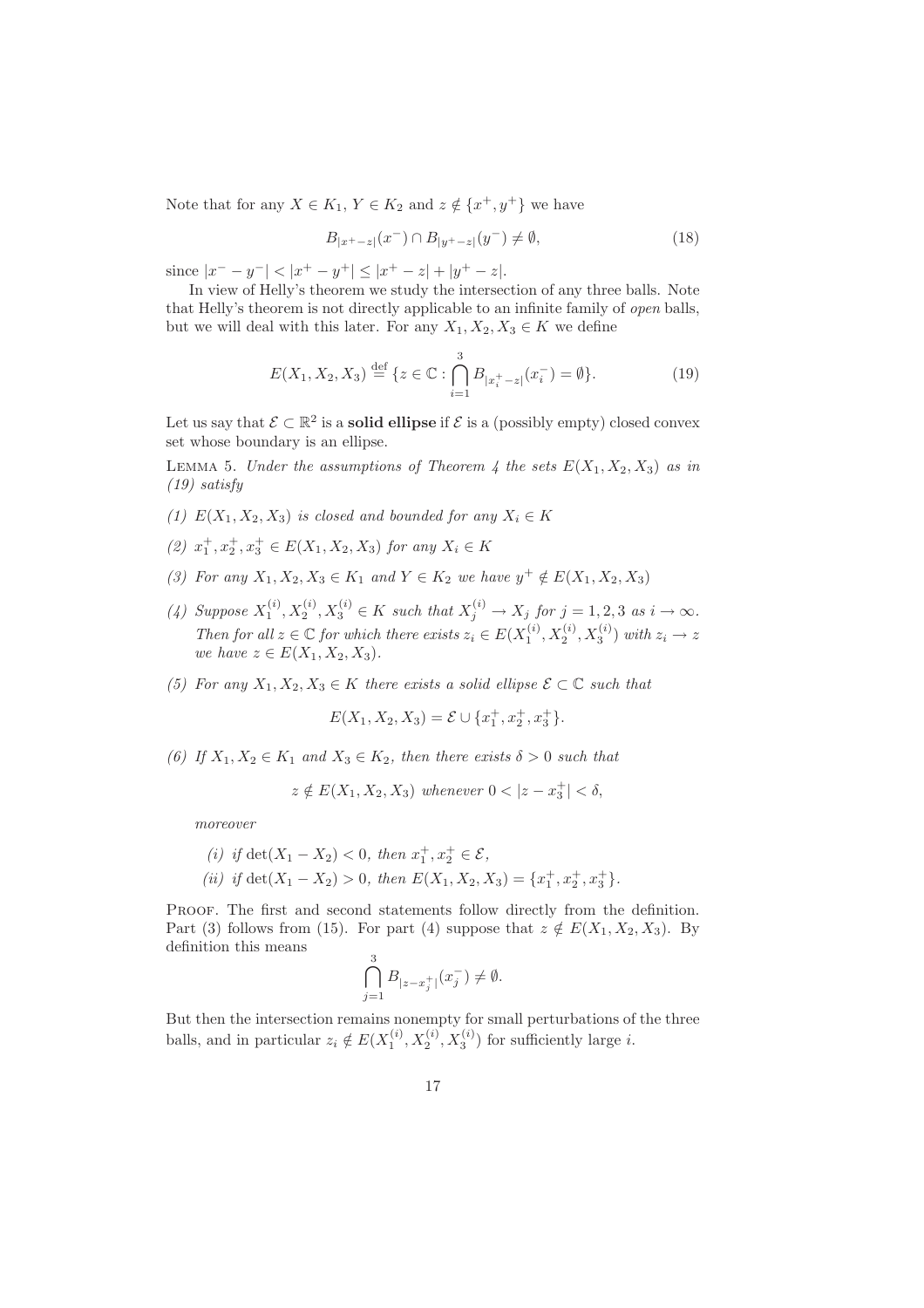To prove (5) let us assume that  $E(X_1, X_2, X_3) \neq \{x_1^+, x_2^+, x_3^+\}$ . For  $z \notin$  $E(X_1, X_2, X_3)$  the intersection  $\bigcap_i B_{|x_i^+-z|}(x_i^-)$  is nonempty, and

$$
z\mapsto \text{diam}\bigcap_i B_{|x_i^+-z|}(x_i^-)
$$

is continuous. Hence if z is on the boundary of  $E(X_1, X_2, X_3)$  (and z is different from  $x_1^+, x_2^+, x_3^+$ , then the corresponding three circles

$$
\mathcal{C}_i = \{w \in \overline{\mathbb{C}}: |w - x_i^-| = |z - x_i^+|\}
$$

need to intersect in a single point w, which lies in the convex hull of  $\{x_1^-, x_2^-, x_3^-\}$ . We prove that the set of points  $z$  with this property, i.e. the set

$$
\{z \in \mathbb{C} : \text{ there exists } w \in \overline{\mathbb{C}} \text{ with } |w - x_i^-| = |z - x_i^+| \text{ for } i = 1, 2, 3\} \qquad (20)
$$

is an ellipse. Notice that this set is exactly the projection onto  $\mathbb C$  of

$$
\{P \in \mathbb{R}^{2 \times 2} : \det(X_i - P) = 0 \text{ for } i = 1, 2, 3\}.
$$

Consider the equations

$$
|w - x_1^-|^2 - |z - x_1^+|^2 = 0,
$$
  
\n
$$
|w - x_2^-|^2 - |z - x_2^+|^2 = 0,
$$
  
\n
$$
|w - x_3^-|^2 - |z - x_3^+|^2 = 0.
$$
\n(21)

Subtracting the ith from the jth equation gives

$$
2w \cdot (x_j^- - x_i^-) = 2z \cdot (x_j^+ - x_i^+) + |x_i^+|^2 - |x_j^+|^2 - |x_i^-|^2 + |x_j^-|^2.
$$

In this way we obtain three linear equations for  $w$  in terms of  $z$ :

$$
\nu_{ij} \cdot w = a_{ij} \cdot z + b_{ij} \text{ for } 1 \le i < j \le 3. \tag{22}
$$

Suppose that  $\nu_{12}$  and  $\nu_{13}$  are parallel (or one of them is zero). Then  $\{x_1^-, x_2^-, x_3^-\}$  is contained in a line. Suppose for definiteness that the ordering of the points on the line is such that  $x_2^- \in [x_1^-, x_3^-]$ . Then the three balls  $B_{|z-x_1^+|}(x_i^-)$  have an empty intersection if and only if  $B_{|z-x_1^+|}(x_1^-) \cap B_{|z-x_3^+|}(x_3^-)$ is empty. The necessary and sufficient condition for this is that the sum of the radii is less then the distance of the centers, i.e.

$$
|z - x_1^+| + |z - x_3^+| \le |x_1^- - x_3^-|.
$$
 (23)

But equality in (23) gives the equation of an ellipse with focal points  $x_1^+$  and  $x_3^+$ .

Now suppose  $\nu_{12}$  and  $\nu_{13}$  are not parallel. Then we can solve the first two equations in (22) for w, as an affine function of z, say,  $w = l(z)$ . Substituting back into the first equation in  $(21)$  gives a quadratic equation for z:

$$
|l(z) - x_3^-|^2 - |z - x_3^+|^2 = 0.
$$
 (24)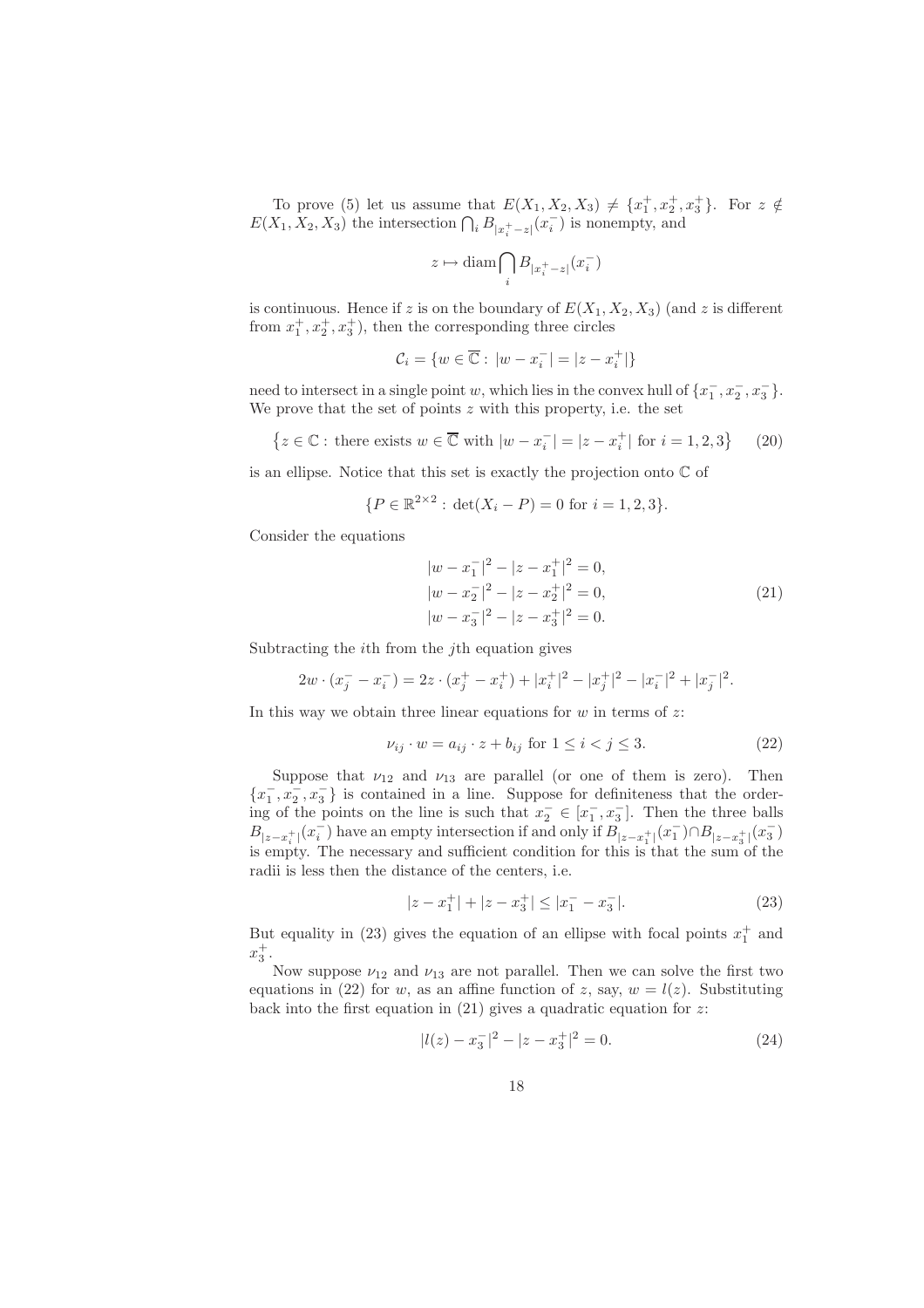The way we obtained (22) implies that if z satisfies (24), then  $w = l(z)$  also satisfies the other two equations in  $(21)$ . This proves that  $(24)$  is the equation defining the set (20). Since (24) is quadratic and since  $E(X_1, X_2, X_3)$  (and hence  $(20)$ ) is bounded,  $(20)$  is an ellipse.

It remains to prove (6). Firstly note that from (15) there exists  $\delta > 0$  such that

$$
|x_3^- - x_j^-| + \delta < |x_3^+ - x_j^+| \text{ for } j = 1, 2
$$

and hence

$$
x_3^- \in B_{|z-x_1^+|}(x_1^-) \cap B_{|z-x_2^+|}(x_2^-) \cap B_{|z-x_3^+|}(x_3^-)
$$
 (25)

whenever  $0 < |z - x_3^+| < \delta$ .

Suppose  $\det(X_1 - X_2) < 0$ . As in (23),

$$
\{z\in\mathbb{C}:\,|z-x_1^+|+|z-x_2^+|\leq |x_1^- - x_2^-|\}\subset \mathcal{E}
$$

But since  $|x_1^+ - x_2^+| < |x_1^- - x_2^-|$ , the set of such z is a nonempty solid ellipse, so  $x_1^+, x_2^+ \in \mathcal{E}$ .

Finally assume that  $\det(X_1 - X_2) > 0$ . Suppose the solid ellipse  $\mathcal E$  given by part (5) is nonempty. Consider the triangle  $T = \{x_1^+, x_2^+, x_3^+\}^{c}$ . If  $z \in \mathcal{E}$ and  $z$  is outside the triangle  $T$ , then we can move  $z$  towards  $T$  in a direction perpendicular to a line separating T from z whilst remaining in  $E(X_1, X_2, X_3)$ , since along such a direction all three distances  $|z - x_i^+|$  decrease. So we may assume that  $\mathcal{E} \cap T \neq \emptyset$ . But from (25) we also know that  $T \setminus \mathcal{E}$  is nonempty. Hence there exists  $z \in T \cap \partial \mathcal{E}$ . But for each  $z \in \partial \mathcal{E}$  there exists  $w \in \{x_1^-, x_2^-, x_3^-\}$ <sup>co</sup> such that  $|z-x_i^+| = |w-x_i^-|$  for  $i=1,2,3$ . Since  $|x_i^+ - x_i^+| > |x_i^- - x_i^-|$ , the angle between  $(z - x_i^+)$  and  $(z - x_i^+)$  needs to be greater than the angle between  $(w - x_i^{-})$  and  $(w - x_i^{-})$ . This gives a contradiction, since z and w both lie inside the triangles and so the sum of the three angles equals in both cases 2π. Therefore  $\mathcal E$  is empty.

Q.E.D.

Now we will make use of the assumption that for any  $X_1, X_2 \in K_1$  and  $Y_1, Y_2 \in K_2$  the set  $\{X_1, X_2, Y_1, Y_2\}$  is not a  $T_4$  configuration.

LEMMA 6. *Suppose*  $X_1, X_2, Y_1, Y_2 \in \mathbb{R}^{2 \times 2}$  *such that* det( $X_i - Y_j$ ) > 0*, and suppose that there exists*  $P \in \{X_1, X_2, Y_1, Y_2\}$ <sup>co</sup> *such that* 

$$
\det(X_i - P) > 0 \text{ and } \det(Y_j - P) > 0 \text{ for all } i, j.
$$

*Then*  $E(X_1, X_2, Y_1) \cap E(X_1, Y_1, Y_2) \subset \{x_1^+, x_2^+, y_1^+, y_2^+\}.$ 

PROOF. If  $\det(X_1 - X_2) > 0$ , then Lemma 5 part (6) implies that

$$
E(X_1, X_2, Y_1) = \{x_1^+, x_2^+, y_1^+\}.
$$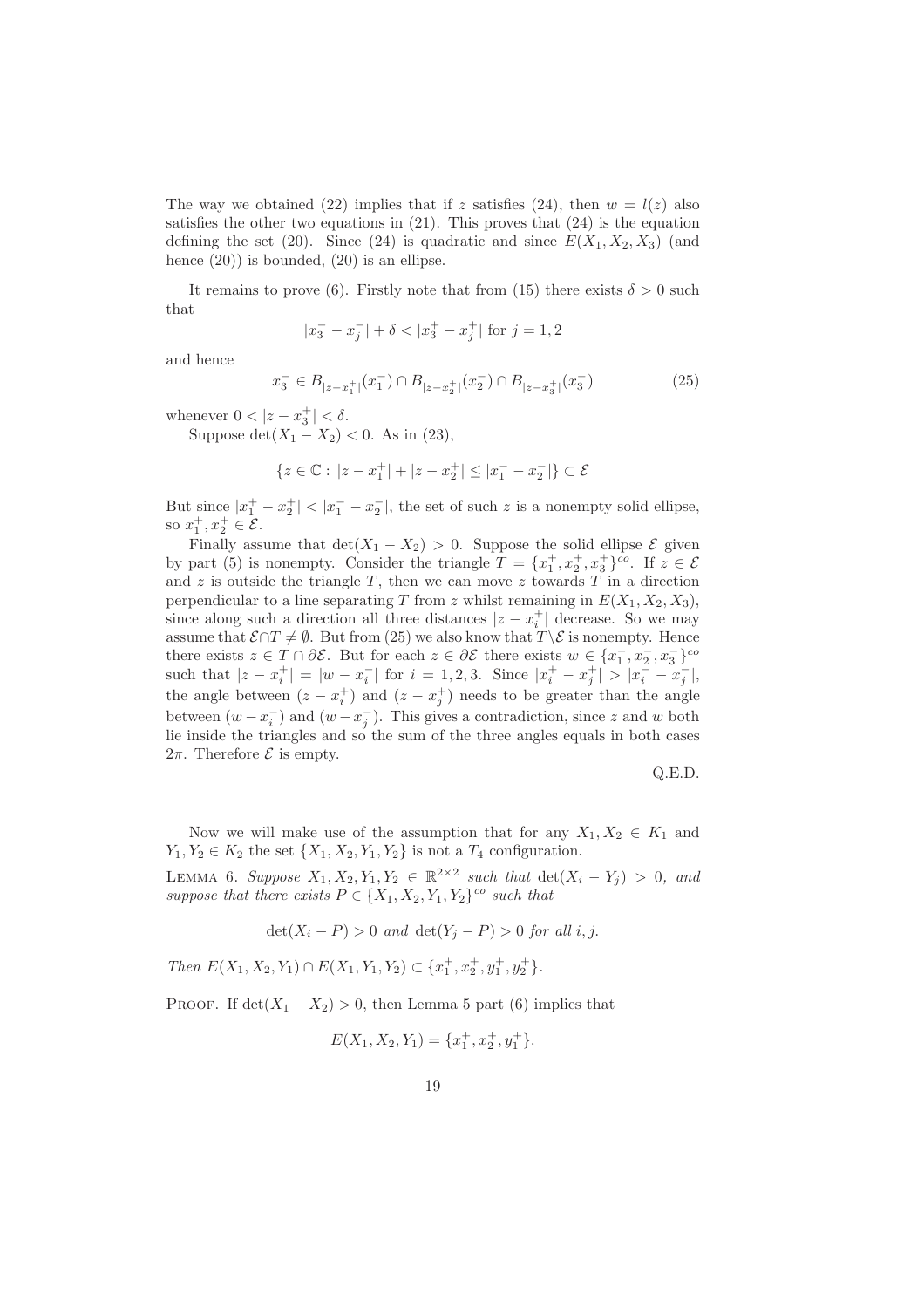So let us assume that  $\det(X_1 - X_2) < 0$  and  $\det(Y_1 - Y_2) < 0$ . In this case we know from Lemma 5 that

$$
E(X_1, X_2, Y_1) = \mathcal{E}_1 \cup \{y_1^+\}
$$
 and  $E(X_1, Y_1, Y_2) = \mathcal{E}_2 \cup \{x_1^+\}$ ,

where  $\mathcal{E}_1$  and  $\mathcal{E}_2$  are two nonempty solid ellipses containing  $x_1^+, x_2^+$  and  $y_1^+, y_2^+$ respectively. If they intersect, then  $E(X_1, X_2, Y_1) \cup E(X_1, Y_1, Y_2)$  is a connected set. We claim that this is not possible.

Consider the subspace  $L$  spanned by

$$
\{X_2 - X_1, Y_1 - X_1, Y_2 - X_1\}.
$$

If there exists nonzero  $R \in L^{\perp}$  with  $\det R \geq 0$ , then let  $Q = \text{cof } R$ . Since then

$$
\langle \operatorname{cof} Q, X_i - P \rangle = \langle R, X_i - P \rangle = 0,
$$

we have that

$$
\det(X_i - (P + tQ)) = \det(X_i - P) + t^2 \det Q \ge \det(X_i - P) > 0
$$

and similarly with  $Y_i$ . Thus the line  $P + tQ$  is contained in the set

$$
\{Z \in \mathbb{R}^{2 \times 2} : \det(X_i - Z) > 0, \det(Y_i - Z) > 0 \text{ for } i = 1, 2\}.
$$

Since det  $Q \geq 0$ , the projection onto  $\mathbb C$  is a (non-degenerate) line l that is contained in  $E(X_1, X_2, Y_1)^c \cup E(X_1, Y_1, Y_2)^c$  (the union of the complements). Since  $P \in \{X_1, X_2, Y_1, Y_2\}^{\text{co}}$ , the points  $x_1^+, x_2^+$  and  $y_1^+, y_2^+$  cannot all lie on the same side of l. But then  $E(X_1, X_2, Y_1) \cup E(X_1, Y_1, Y_2)$  cannot be connected.

Now suppose  $R \in L^{\perp}$  with  $\det R < 0$ , i.e.  $\langle Z, R \rangle = 0$  for all  $Z \in L$ . Let  $\tilde{J} = \begin{pmatrix} 0 & 1 \\ 1 & 0 \end{pmatrix}$ . Then

$$
\langle \tilde{J}R^T Z, \tilde{J} \rangle = -\langle Z, R \rangle = 0 \quad \text{ for all } Z \in L.
$$

That is,  $\tilde{X}_i = \tilde{J}R^T X_i$  and  $\tilde{Y}_i = \tilde{J}R^T Y_i$  lie in an affine space  $\tilde{L}$  orthogonal to  $\tilde{J}$ . In particular the projections  $\tilde{x}_i^-$  and  $\tilde{y}_i^-$  lie in a line  $l \subset \overline{\mathbb{C}}$ . Consider the set

$$
\tilde{\mathcal{C}}_{\delta} = \{ \tilde{P} \in \tilde{L} : \det(\tilde{X}_i - \tilde{P}) = \delta \text{ for } i = 1, 2 \},\
$$

where  $\delta > 0$  is such that  $0 < \delta < \det(X_i - Y_j)$  for all i, j. In coordinates  $\tilde{P} = (\tilde{z}, \tilde{w})$ , and  $\tilde{P} \in \tilde{C}_\delta$  if and only if  $\tilde{w} \in l$  and  $|\tilde{z} - \tilde{x}_i^+| = |\tilde{w} - \tilde{x}_i^-| + \delta$  for  $i = 1, 2$ . This implies that  $\tilde{w} \in [\tilde{x}_1^-, \tilde{x}_2^-]$ , and hence  $\tilde{z}$  satisfies

$$
|\tilde{z} - \tilde{x}_1^+| + |\tilde{z} - \tilde{x}_2^+| = |\tilde{x}_1^- - \tilde{x}_2^-| + 2\delta.
$$

Thus proj<sub>c</sub> $\tilde{C}_\delta$  and hence  $\tilde{C}_\delta$  is an ellipse, with  $\tilde{x}_1^+$  and  $\tilde{x}_2^+$  contained in the interior of  $\text{proj}_{\mathbb{C}} \tilde{\mathcal{C}}_{\delta}$ .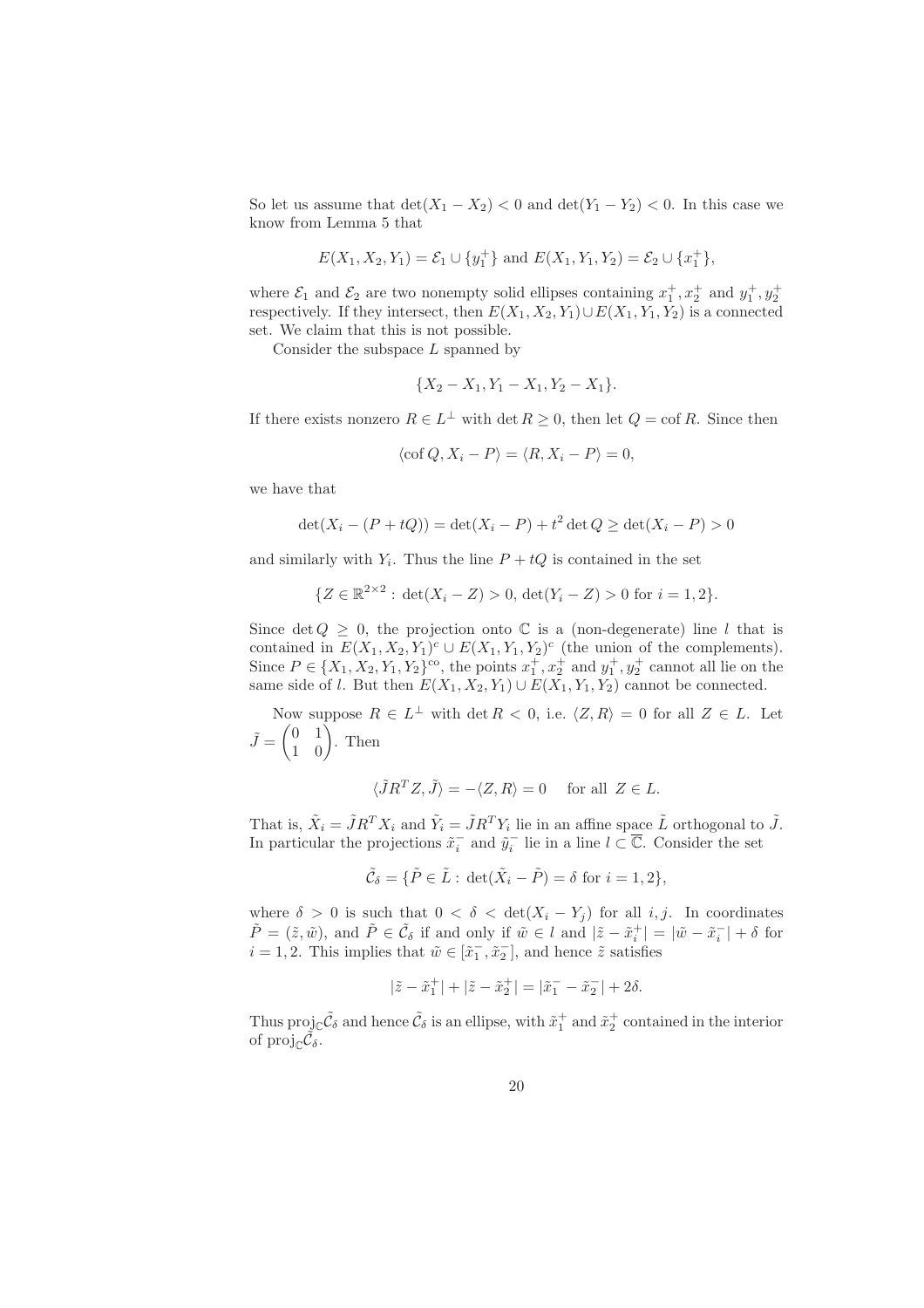Suppose that there exists  $\tilde{P} \in \tilde{C}_\delta$  so that  $\det(\tilde{Y}_1 - \tilde{P}) \leq 0$ . Since  $\tilde{y}_1^- \in l$ , we may assume that  $\tilde{w} \in [\tilde{y}_1^-, \tilde{x}_1^-]$ . But then

$$
|\tilde{y}_1^+ - \tilde{x}_1^+| \le |\tilde{y}_1^+ - \tilde{z}| + |\tilde{z} - \tilde{x}_1^+|
$$
  
\n
$$
\le |\tilde{y}_1^- - \tilde{w}| + |\tilde{w} - \tilde{x}_1^-| + \delta
$$
  
\n
$$
= |\tilde{y}_1^- - \tilde{x}_1^-| + \delta
$$
  
\n
$$
< |\tilde{y}_1^+ - \tilde{x}_1^+|,
$$

which is a contradiction. We deduce therefore that  $\det(\tilde{Y}_i - \tilde{P}) > 0$  for all  $\tilde{P} \in \tilde{C}_{\delta}$  and  $i = 1, 2$  and thus  $\tilde{y}_1^+$  and  $\tilde{y}_2^+$  lie outside the ellipse proj<sub>C</sub> $\tilde{C}_{\delta}$ .

Transforming back, let  $\mathcal{C}_{\delta} = R^{-T} \tilde{J}^{-1} \tilde{\mathcal{C}}_{\delta}$ . Then

$$
\det(X_i - P) > 0
$$
 and 
$$
\det(Y_i - P) > 0
$$

for all  $P \in \mathcal{C}_{\delta}$  and  $i = 1, 2$ . In particular the projection proj<sub>C</sub> $\mathcal{C}_{\delta}$  cannot intersect  $E(X_1, X_2, Y_1) \cup E(X_1, Y_1, Y_2)$ . To see that  $\text{proj}_{\mathbb{C}} C_{\delta}$  is also an ellipse with  $x_1^+$  and  $x_2^+$  lying inside, connect the identity matrix and  $R^{-T}\tilde{J}^{-1}$  with a continuous path lying in the set  $\{Q \in \mathbb{R}^{2 \times 2} : \det Q > 0\}$ . If, say,  $x_1^+$  is not contained in the interior of the convex hull of  $\text{proj}_{\mathbb{C}}\mathcal{C}_{\delta}$ , then there exists a matrix Q with  $\det Q > 0$  such that  $(QX)^{+}_{1} \in \text{proj}_{\mathbb{C}} QC_{\delta}$ . But that means that there exists  $P \in \mathcal{C}_{\delta}$  so that  $QP - QX_1$  is anticonformal. This however cannot be, since  $\det(QP - QX_1) = \det Q \det(P - X_1) > 0.$ 

Q.E.D.

Lemma 6 motivates the following definition: Suppose  $\{a_i\}$ ,  $\{b_i\}$  are two families of open balls in the plane with the property that whenever  $(a_i \cap a_j) \cap b_k =$  $\emptyset$ , then  $a_i ∩ (b_k ∩ b_l)$  and  $a_j ∩ (b_k ∩ b_l)$  are nonempty (and same with a and b swapped). Let us then say that these two families satisfy the  $T_4$ **-property**.

Then lemma 6 implies that if  $K_1 \cup K_2$  contain no  $T_4$ , then for any  $z \in \mathbb{C}$ the corresponding balls  $a_i = B_{|x_i^+-z|}(x_i^-), b_i = B_{|y_i^+-z|}(y_i^-)$  for  $X_i \in K_1$  and  $Y_i \in K_2$  satisfy the  $T_4$ -property.

LEMMA 7. *Suppose*  $\{a_i\}$ ,  $\{b_i\}$  *are two families of open balls in the plane with the*  $T_4$ -property. Then for any  $c_1, c_2 \in \{a_i\} \cup \{b_i\}$  *the sets*  $a_1 \cap a_2 \cap c_1$  *and*  $b_1 \cap b_2 \cap c_2$  *cannot be both empty.* 

PROOF. We split the proof into cases depending on which family of balls  $c_1$  and  $c_2$  belong to.

**(1)**  $a_1 \cap a_2 \cap b_3$  **and**  $b_1 \cap b_2 \cap a_1$ 

Suppose that both sets are empty. Applying the  $T_4$ -property, the following sets are nonempty:  $(a_1 \cap b_3) \cap b_2$ ,  $(a_1 \cap b_3) \cap b_1$ ,  $(a_2 \cap b_3) \cap b_2$ ,  $(a_2 \cap b_3) \cap b_1$ ,  $(a_1 \cap a_2) \cap b_2$ ,  $(a_1 \cap a_2) \cap b_1$ . In particular the picture is as shown in Figure 6, with c being the bounded component of  $\mathbb{R}^2 \setminus (a_1 \cup a_2 \cup b_3)$ .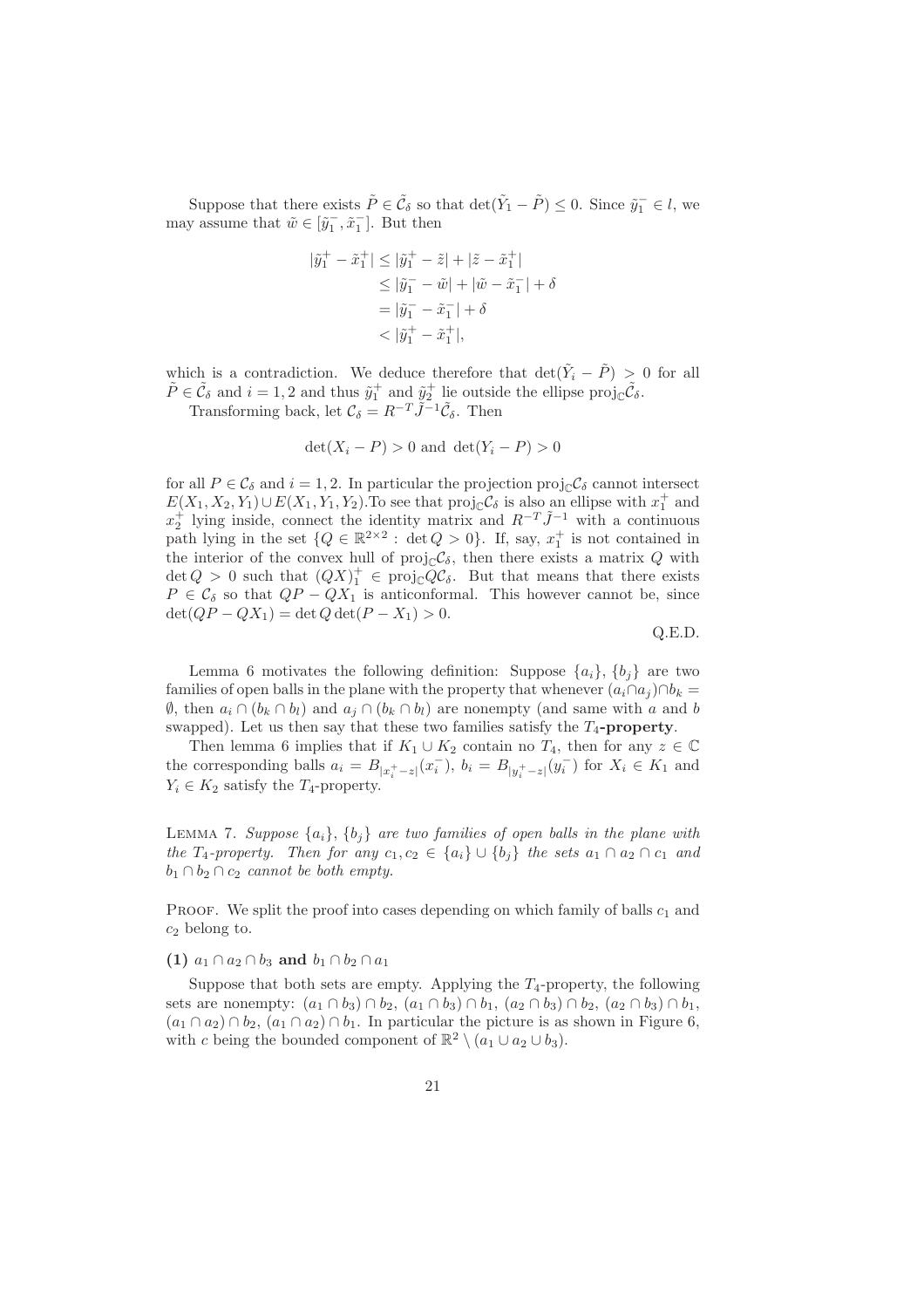

Figure 6: Intersection of three balls

Now since  $b_2$  intersects all of  $(a_1 \cap a_2)$ ,  $(a_1 \cap b_3)$ ,  $(a_2 \cap b_3)$ , it contains c. Similarly  $c \subset b_1$ . But then  $(b_1 \cap b_2)$  contains the convex hull of c, hence intersects  $a_1$ .

#### **(2)**  $a_1 ∩ a_2 ∩ a_3$  **and**  $b_1 ∩ b_2 ∩ b_3$

Suppose again both sets are empty. Suppose in addition  $b_1 \cap b_2 \cap a_1 = \emptyset$ . By part (1)  $b_1$  and  $b_2$  both have a nonempty intersection with  $a_i \cap a_j$  (for all i, j), and if c is the bounded component of  $\mathbb{R}^2 \setminus (a_1 \cup a_2 \cup a_3)$ , we see that  $c \subset b_1 \cap b_2$ . But then  $(b_1 \cap b_2) \cap a_1$  cannot be empty. So in fact  $b_i \cap b_j \cap a_k$  is nonempty (for all  $i, j, k$ ). Let  $\tilde{c}$  be the bounded component of  $\mathbb{R}^2 \setminus (b_1 \cup b_2 \cup b_3)$ . Then  $\tilde{c} \subset a_1 \cap a_2 \cap a_3$ , a contradiction.

#### **(3)**  $a_1 \cap a_2 \cap b_3$  **and**  $b_1 \cap b_2 \cap a_3$

If both sets are empty, then by part (1)  $a_1$  and  $a_2$  intersect all  $(b_i \cap b_j)$ , and  $b_1$  and  $b_2$  intersect all  $(a_i \cap a_j)$ . In particular if c is as in the picture above, then  $c \subset b_1$  and  $c \subset b_2$ . Moreover by part (2) we may assume  $a_1 \cap a_2 \cap a_3 \neq \emptyset$ . Suppose now that  $a_3 \cap (a_1 \cap b_3) = \emptyset$ . Then  $a_3 \cap (b_i \cap b_j) \neq \emptyset$  for all i, j, which contradicts our assumptions. Hence  $a_3 \cap (a_1 \cap b_3) \neq \emptyset$ , and similarly  $a_3 \cap (a_2 \cap b_3) \neq \emptyset$ . But then  $c \subset a_3$  and in particular  $a_3 \cap b_1 \cap b_2 \neq \emptyset$ , a contradiction.

Q.E.D.

#### *Proof of Theorem 4.*

Suppose for a moment that  $z \in \mathbb{C}$  such that for any  $X_1, X_2, X_3 \in K$  the intersection  $\bigcap_{j=1}^3 B_{|x_j^+-z|}(x_j^-)$  is nonempty. We claim that then the whole family of balls <sup>B</sup> def

$$
\mathcal{B} \stackrel{\text{def}}{=} \{B_{|x^+-z|}(x^-): X \in K\}
$$

has a nonempty intersection. This would be a direct consequence of Helly's theorem once we can pass from open to closed balls. For this we employ compactness of K. Firstly,  $z \notin \tilde{K}_1 \cup \tilde{K}_2$  otherwise one of the balls would be empty, so there exists  $r_0 > 0$  so that  $r \ge r_0$  for all  $B_r(x) \in \mathcal{B}$ . Furthermore, for each triple  $B_{r_i}(x_j) \in \mathcal{B}, j = 1, 2, 3$ , there exists  $\epsilon > 0$  such that

$$
\bigcap_{j=1}^{3} B_{r_j - \epsilon}(x_j) \neq \emptyset.
$$
\n(26)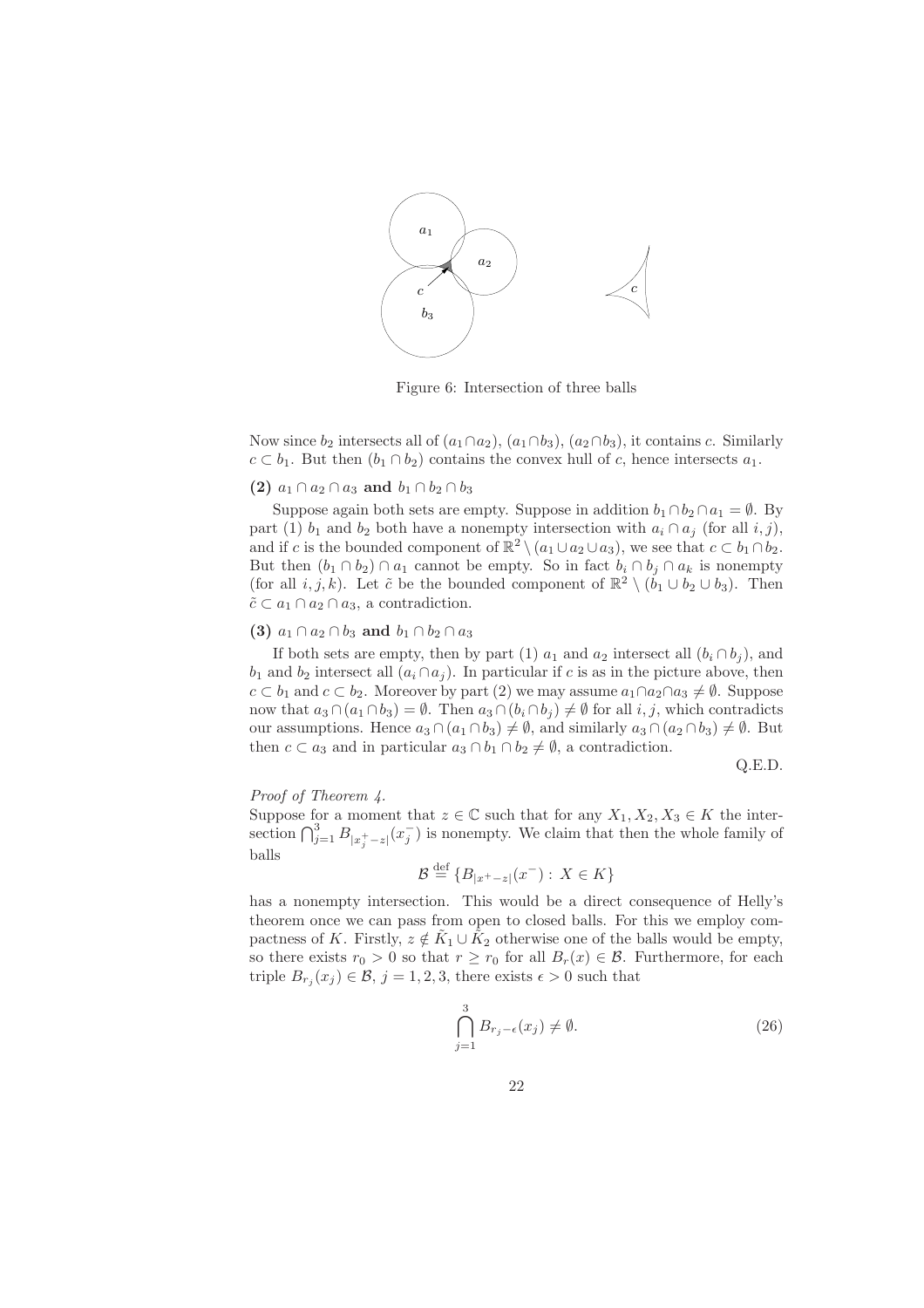Suppose that there is no lower bound for  $\epsilon > 0$  as the triple varies. Then there exists  $B_1^{(i)}$ ,  $B_2^{(i)}$ ,  $B_3^{(i)} \in \mathcal{B}$  with the property that

$$
\text{diam } \bigcap_{j=1}^3 B_j^{(i)} < \frac{1}{i}.
$$

But then for appropriate subsequences  $B_i^{(i)} \to B_j \in \mathcal{B}$  (in the sense that the radii and the centers converge), and in the limit  $\bigcap_{i=1}^3 B_i = \emptyset$ . This contradicts our initial assumption. Hence there exists  $\epsilon > 0$  so that (26) holds for all triples  $B_{r_1}(x_1), B_{r_2}(x_2), B_{r_3}(x_3) \in \mathcal{B}$ . Then we apply Helly's theorem to the family of closed balls

$$
\{\overline{B}_{|x^+-z|-\epsilon}(x^-): X \in K\},\
$$

and thus finish the proof of the claim that  $\bigcap_{B\in\mathcal{B}}B$  is nonempty.

Our assumption that  $X_1, X_2 \in K_1$  and  $Y_1, Y_2 \in K_2$  do not form a  $T_4$  implies (by Theorem 2) that there exists  $P \in \{X_1, X_2, Y_1, Y_2\}^{\text{co}}$  with

$$
det(X_i - P) > 0
$$
 and  $det(Y_i - P) > 0$  for  $i = 1, 2$ .

Thus, Lemma 6 together with Lemma 7 implies that

$$
E(X_1, X_2, Z_1) \cap E(Y_1, Y_2, Z_2) \subset \{x_1^+, x_2^+, y_1^+, y_2^+, z_1^+, z_2^+\}\tag{27}
$$

for any  $X_i \in K_1$ ,  $Y_i \in K_2$  and  $Z_i \in K_1 \cup K_2$ . Let

$$
\mathcal{E}_1 = \left( \bigcup_{X_1, X_2 \in K_1, Z \in K} E(X_1, X_2, Z) \right) \setminus \tilde{K}_2
$$
  

$$
\mathcal{E}_2 = \left( \bigcup_{Y_1, Y_2 \in K_2, Z \in K} E(Y_1, Y_2, Z) \right) \setminus \tilde{K}_1.
$$

(Recall that  $\tilde{K}_i = \text{proj}_{\mathbb{C}} K_i$ ). By (27) above  $\mathcal{E}_1 \cap \mathcal{E}_2 = \emptyset$ . From Lemma 5 we deduce that  $\mathcal{E}_1$  and  $\mathcal{E}_2$  are compact sets and (17) combined with the argument above concerning the use of Helly's theorem implies that

$$
\text{proj}_{\mathbb{C}} S = \mathbb{C} \setminus (\mathcal{E}_1 \cup \mathcal{E}_2),\tag{28}
$$

where, as in  $(16)$ ,

$$
S := \{ Z : \det(X - Z) > 0 \text{ for all } X \in K \}.
$$

But then we can find a smooth curve  $\gamma \in \mathbb{C}$  separating  $\tilde{K}_1$  and  $\tilde{K}_2$  and lying in proj<sub>C</sub>S. For each point  $z \in \gamma$  there exists  $w \in \overline{\mathbb{C}}$  such that  $Z = (z,w) \in S$ . In addition we can choose  $w = w(z)$  so that it varies continuously with z. But then  $\Gamma(t) := (\gamma(t), w(\gamma(t)))$  satisfies the required conditions.

To see that  $K^{\text{rc}} = K_1^{\text{rc}} \cup K_2^{\text{rc}}$  we may apply the so-called Structure Theorem  $([Ped93],[MP98],[Kir03]),$  since  $\gamma \times \overline{\mathbb{C}}$  defines a hypersurface disconnecting  $K^{\text{rc}}$ .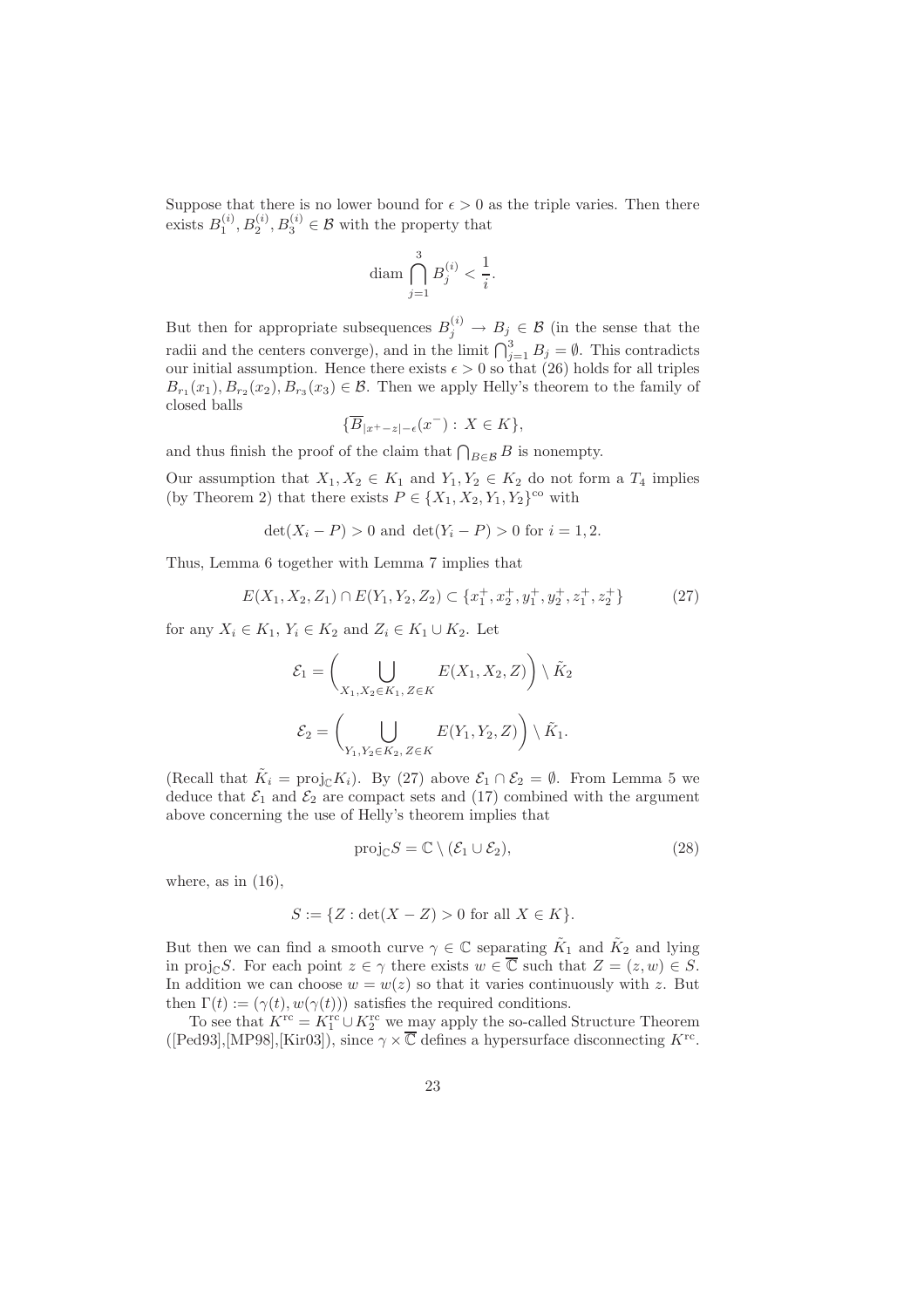Alternatively we can consider the function  $f : \mathbb{R}^{2 \times 2} \to \mathbb{R}$  defined by

$$
f(X) = \begin{cases} \sup_{Y \in \Gamma} (-\det(X - Y)) & \text{if } X \in U_1 \cup U_3 \\ \sup_{Y \in \Gamma} (-\det^{-}(X - Y)) & \text{if } X \in U_2 \cup U_3. \end{cases}
$$

Here  $U_1$  and  $U_2$  are the two components of  $\{X : \det(X - Y) > 0 \text{ for all } Y \in \Gamma\}$ , and  $U_3 = \mathbb{R}^{2 \times 2} \setminus (U_1 \cup U_2)$ . Since all rank-one lines in  $\mathbb{R}^{2 \times 2}$  lie entirely in  $U_1 \cup U_3$ or  $U_2 \cup U_3$  and since f is rank-one convex (locally polyconvex) in both these regions, f is globally rank-one convex. Moreover  $f < 0$  in  $U_1$  and  $f = 0$  in  $U_2$ .

Suppose now that  $\nu \in \mathcal{M}^{rc}(K)$ , and without loss of generality assume that the barycenter  $\bar{\nu} \in U_2$  (it is clear that  $K^{rc} \subset U_1 \cup U_2$ ). Then  $f(\bar{\nu}) = 0$ , and by the definition of laminates

$$
0 = f(\bar{\nu}) \le \langle \nu, f \rangle.
$$

This implies that supp  $\nu \subset U_2$ .

### **6 Compact sets**

PROPOSITION 2. *Suppose*  $K \subset \mathbb{R}^{2 \times 2}$  *is compact with no rank-one connections. If* K *contains no*  $T_4$  *configuration of type (A), then (upto changing signs) either* 

 $\det(X - Y) > 0$  *for all*  $X, Y \in K$  *with*  $X \neq Y$ ,

*or* K *admits a decomposition of the following type:*

$$
K = K_1 \cup K_2,
$$

*where*  $K_1$  *and*  $K_2$  *are both nonempty, disjoint compact sets, and*  $\det(X - Y) > 0$ *for all*  $X \in K_1$ ,  $Y \in K_2$ .

PROOF. We study the  $\ominus$ -, and  $\oplus$ -connectedness of K. We call the set  $\ominus$ connected if for any  $X, Y \in K$  there exists  $X_1, X_2, \ldots, X_N \in K$  such that

$$
\det(X - X_1) < 0, \, \det(X_1 - X_2) < 0, \, \dots, \det(X_N - Y) < 0.
$$

In fact we can always assume that if such a path exists, then it has at most length 2 (that is,  $X_2 = Y$ ). Indeed, let us assume a  $\ominus$ -path between X and Y exists, and take the shortest such path. If the shortest path has length 3 at least, then we have the following sign assertions:

1.  $\det(X - X_1) < 0$ ,  $\det(X_1 - X_2) < 0$ ,  $\det(X_2 - X_3) < 0$ , 2.  $\det(X - X_2) > 0$ ,  $\det(X - X_3) > 0$ ,  $\det(X_1 - X_3) > 0$ .

But this is exactly the sign-configuration (A) which cannot exist by assumption. This proves our first claim.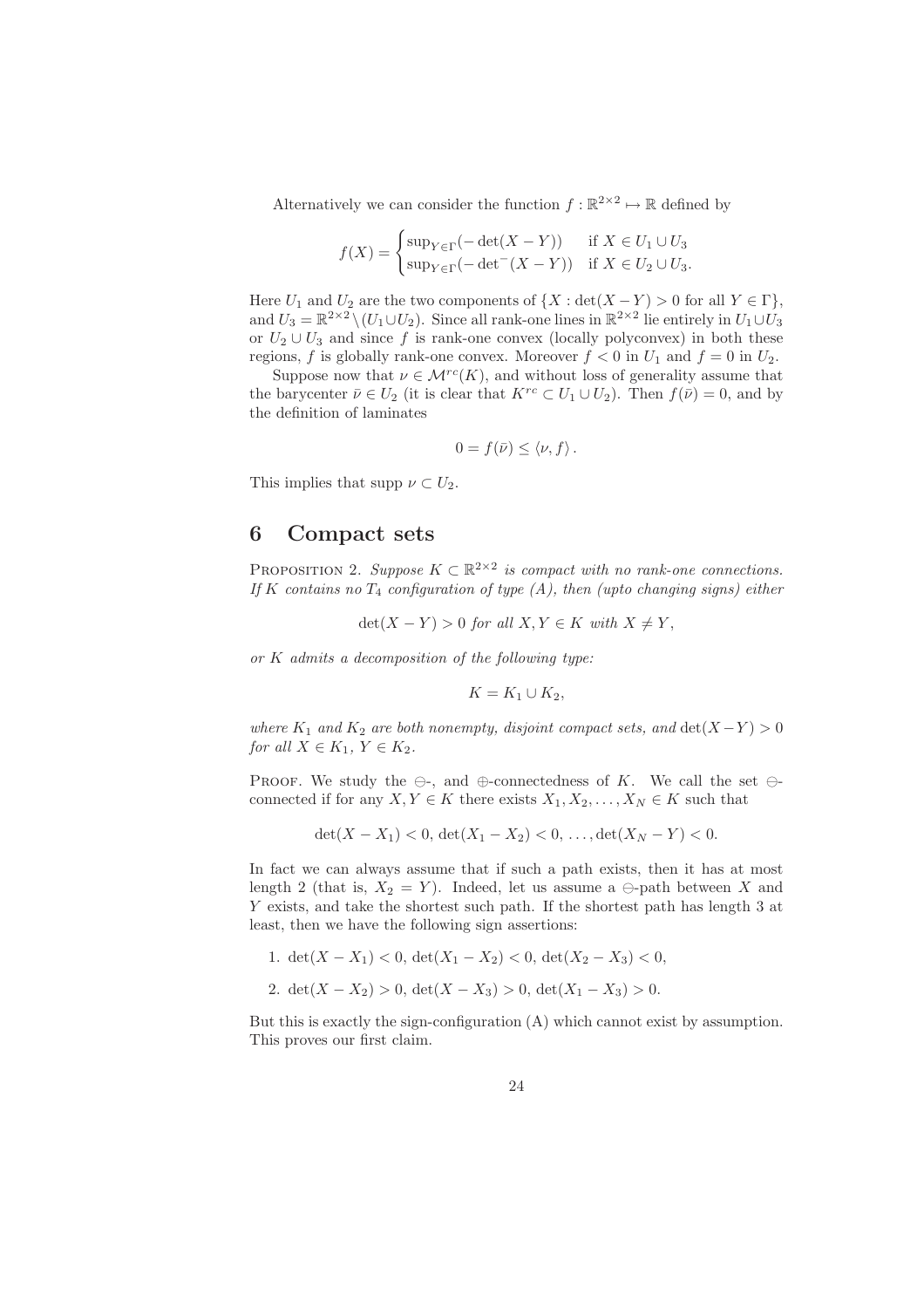Secondly, for any  $X \in K$ , the set

 $CC_{\ominus}(X) \stackrel{\text{def}}{=} \{ Y \in K : \text{ there exists a } \ominus \text{-path from } X \text{ to } Y \}$ 

is compact. This is clear since if  $Y_i \in K$  are  $\ominus$ -connected to X, then there exist  $X_i \in K$  with  $\det(X_i - X) \leq 0$  and  $\det(Y_i - X_i) \leq 0$  (with equality if and only if the matrices are equal), and for appropriate subsequences  $Y_i \to Y$  and  $X_i \to P$ with  $Y, P \in K$  satisfying

$$
\det(X - P) \le 0 \text{ and } \det(P - Y) \le 0.
$$

Thus Y is also  $\ominus$ -connected to X.

On the other hand, if  $X_0 \in K$  such that there exists  $Y_0 \in K$  with

$$
\det(X_0 - Y_0) < 0,
$$

then  $CC_{\ominus}(X_0)$  is also open (relative to K): for if  $Y \in CC_{\ominus}(X_0) \setminus \{X_0\}$ , then either det( $X_0 - Y$ ) < 0, or there exists  $P \in K$  such that  $\det(X_0 - P)$  < 0 and  $\det(P-Y) < 0$ . Then there exists an  $\epsilon > 0$  such that for any  $\tilde{Y} \in B_{\epsilon}(Y)$  we have  $\det(\tilde{Y} - X_0) < 0$  in the first case, or  $\det(\tilde{Y} - P) < 0$  in the second case. This means that  $B_{\epsilon}(Y) \cap K \subset CC_{\Theta}(X_0)$ . Furthermore, as  $\det(Y_0 - X_0) < 0$ , there is a neighbourhood  $B_{\epsilon}(X_0)$  of  $X_0$  such that  $\det(X - Y_0) < 0$  for all  $X \in B_{\epsilon}(X_0)$ . Hence  $B_{\epsilon}(X_0) \cap K \subset CC_{\Theta}(X_0)$ .

Assume now, for the moment, that K contains a matrix  $X_0$  with the property that  $\det(X - X_0) > 0$  for all  $X \in K \setminus \{X_0\}$ . If  $\det(X - Y) > 0$  for all  $X, Y \in K$ with  $X \neq Y$ , then we are done. Otherwise fix  $Y_0 \in K$  for which there exists  $Y_1 \in K$  with  $\det(Y_0 - Y_1) < 0$ . By the above,  $CC_{\ominus}(Y_0)$  is both closed and open in K, and  $X_0 \notin CC_{\ominus}(Y_0)$ . But then

$$
K_1 = CC_{\ominus}(Y_0) \text{ and } K_2 = K \setminus CC_{\ominus}(Y_0)
$$

give the required nontrivial decomposition.

Finally consider the general case. For any n take an  $\frac{1}{n}$ -net  $X_1, \ldots, X_N$ , with  $N = N_n$ . In other words for any  $Y \in K$  there exists  $i \leq N$  such that

$$
|Y - X_i| \le \frac{1}{n}.
$$

We can apply the considerations of Section 4 to get a decomposition

$$
\{X_1, \ldots, X_N\} = K_1^n \cup K_2^n
$$

where  $K_1^n$  and  $K_2^n$  are nonempty, and there exists  $c_n > 0$  such that

$$
\det(X_i - X_j) \ge c_n \text{ for } X_i \in K_1^n, X_j \in K_2^n. \tag{29}
$$

Now suppose that there is no lower bound for  $c_n > 0$  as we let  $n \to \infty$  (in a way that  $\{X_1,\ldots,X_{N_n}\}\subset \{X_1,\ldots,X_{N_{n+1}}\}$ ). Then there exist

$$
X_n \in K_1^n, Y_n \in K_2^n \text{ with } \det(X_n - Y_n) = c_n \to 0.
$$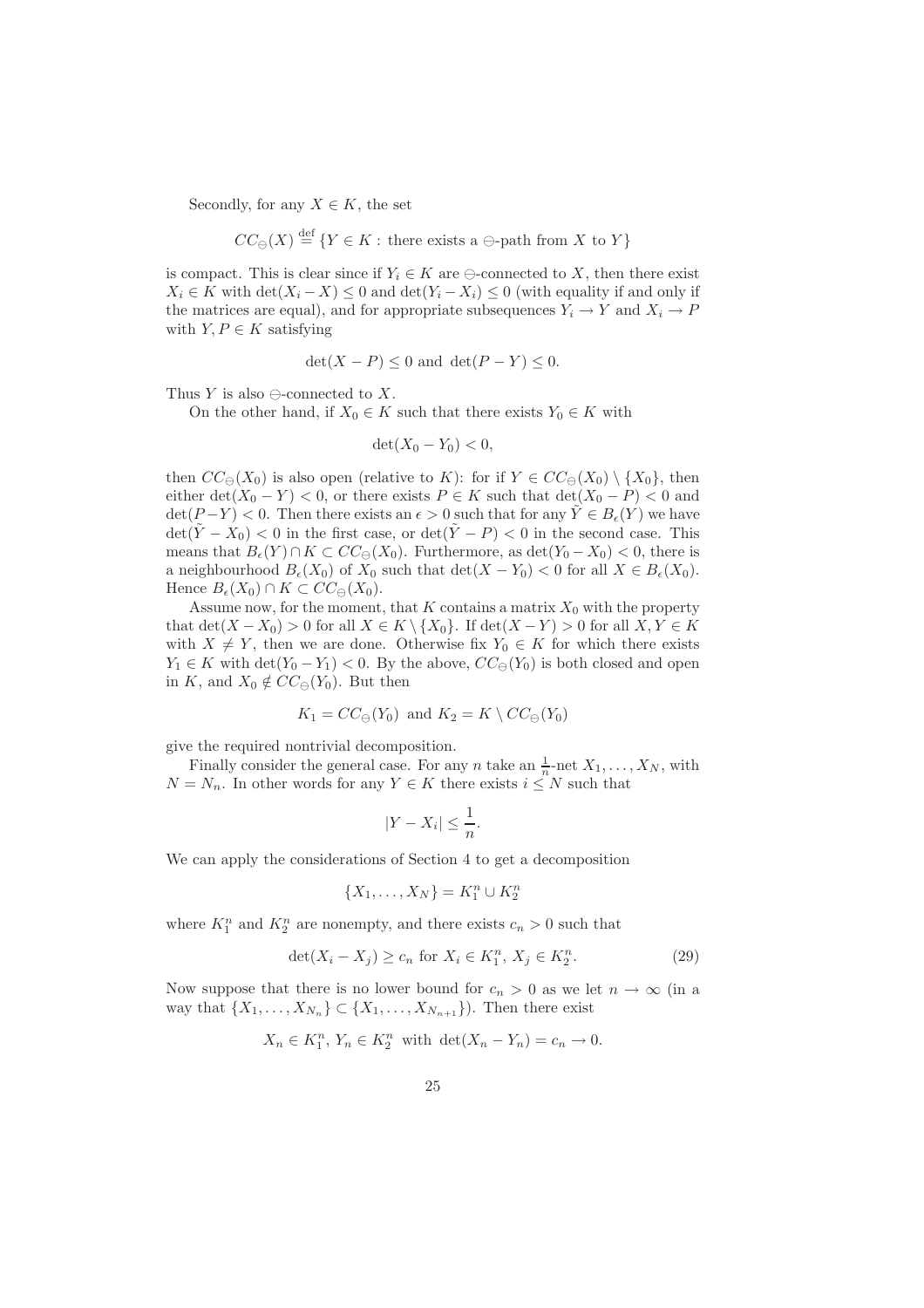In particular, since K contains no rank-one connections,  $X_n$ ,  $Y_n \to P \in K$ . We claim that  $\det(P - X) > 0$  for all  $X \in K \setminus \{P\}$ . If there exists  $Q \in K$  with  $\det(P - Q) < 0$ , then for some  $\delta > 0$  we have

$$
\det(P_1 - Q_1) < 0 \text{ whenever } |P - P_1|, |Q - Q_1| < \delta. \tag{30}
$$

Take *n* sufficiently large so that  $n > \frac{1}{\delta}$  and  $|X_n - P|, |Y_n - P| < \delta$ . Then there exists a matrix  $X_i$  in the  $\frac{1}{n}$ -net for which  $|X_i - Q| < \delta$ . Furthermore either  $\det(X_i - X_n) > 0$  or  $\det(X_i - Y_n) > 0$  (depending on whether  $X_i$  is in  $K_1^n$  or  $K_2^n$ , see (29)). But that gives a contradiction with (30) and thus proves that if  $c_n \to 0$ , then there exists  $P \in K$  with  $\det(P - X) > 0$  for all  $X \in K \setminus \{P\}.$ In this case the previous claim yields a sign-decomposition. In the case where  $c_n \geq c > 0$ , we automatically get the decomposition  $K_1$  and  $K_2$ , obtained as the limits of  $K_1^n$  and  $K_2^n$ . This concludes the proof. Q.E.D.

We recall the following result from  $\text{Sverak}$   $\text{Sve93}$ :

LEMMA 8. Let K be a bounded Borel measurable subset of  $\mathbb{R}^{2\times 2}$  with no rank*one connections.* If  $\det(X - Y) > 0$  *for any distinct*  $X, Y \in K$ *, then*  $\mathcal{M}^{pc}(K)$ *is trivial, i.e. contains Dirac masses only. In particular*  $K^{pc}$  *and hence*  $K^{rc}$  *is trivial.*

Now we are ready to prove the main result of this chapter:

*Proof of Theorem 1.* Suppose  $X \in K^{rc} \setminus K$ , and consider all compact subsets K of K such that  $X \in K^{rc}$ . If

$$
K \supset K_1 \supset K_2 \supset \ldots
$$

is a decreasing sequence of compact sets such that  $X \in K_i^{rc}$  for all i, then  $K_{\infty} = \bigcap_i K_i$  is a nonempty compact subset of K. Suppose that  $X \notin K_{\infty}^{rc}$ . Then there exists  $f : \mathbb{R}^{2 \times 2} \to \mathbb{R}$  rank-one convex such that  $f \equiv 0$  on  $K_{\infty}$  and  $f(X) = 1$ . But since f is in particular continuous (in fact Lipschitz), there exists  $i_0$  such that  $f < \frac{1}{2}$  on  $K_i$  for  $i \geq i_0$  (otherwise  $K_i \cap \{f \geq \frac{1}{2}\}\$ is a decreasing chain of nonempty compact sets, and so  $K_{\infty} \cap \{f \geq \frac{1}{2}\}\)$  cannot be empty).

But then  $g = \max\{0, f - \frac{1}{2}\}\$ is a rank-one convex function such that  $g \equiv 0$ on  $K_i$  (for  $i \geq i_0$ ) and  $g(X) > 0$ , and this contradicts the assumption that  $X \in K_i^{rc}$ . So  $\overline{X} \in K_{\infty}^{rc}$ .

But then Zorn's Lemma can be applied to give a minimal set  $K_0 \subset K$ , i.e.  $K_0$  satisfies

- 1.  $X \in K_0^{rc} \setminus K_0$ ,
- 2. if  $K_1 \subset K_0$  is compact with  $X \in K_1^{rc}$ , then  $K_1 = K_0$ .

If  $K_0$  does not contain a  $T_4$  configuration, then Proposition 2 implies that either  $\det(X - Y) > 0$  for all distinct  $X, Y \in K_0$ , or  $K_0 = K_1 \cup K_2$  is a nontrivial signseparation as described in Proposition 2. In the former case Lemma 8 gives a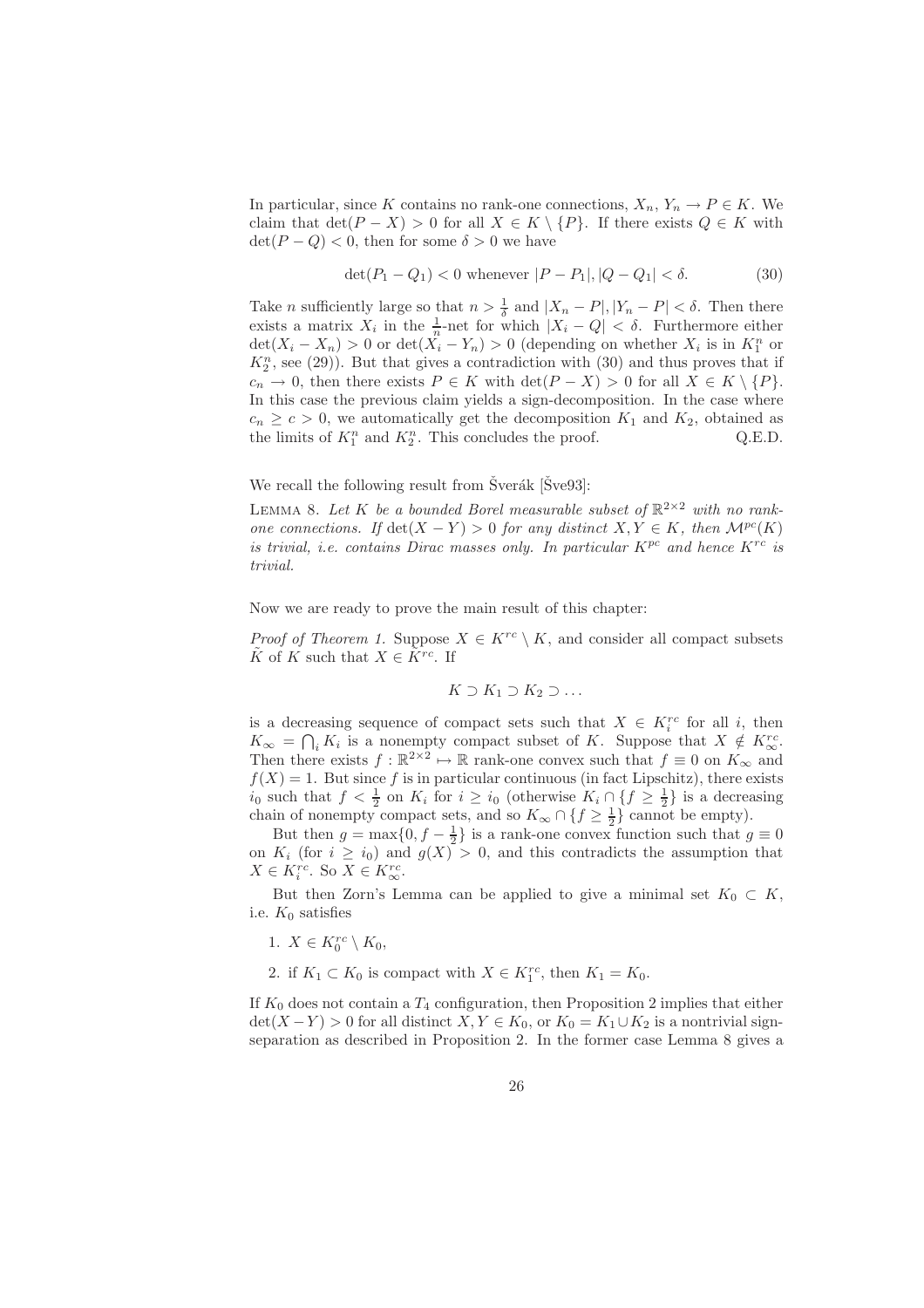contradiction, and in the latter case we use Theorem 4 to get  $K_0^{rc} = K_1^{rc} \cup K_2^{rc}$ . Then either  $X \in K_1^{rc}$  or  $X \in K_2^{rc}$ . In both cases we contradict the minimality of  $K_0$ .

Q.E.D.

#### **Acknowledgements**

I would like to thank Bernd Kirchheim for his guidance and helping me in understanding rank-one convexity. I would also like to thank Olaf Müller for the many discussions, and for generally being there.

### **References**

- [AH86] Robert J. Aumann and Sergiu Hart. Bi-convexity and bi-martingales. *Israel J. Math.*, 54:159–180, 1986.
- [Bal87] John M. Ball. Does rank-one convexity imply quasiconvexity? In *Metastability and incompletely posed problems (Minneapolis, Minn., 1985)*, volume 3 of *IMA Vol. Math. Appl.*, pages 17–32. Springer, New York, 1987.
- [CT93] Enrico Casadio Tarabusi. An algebraic characterization of quasiconvex functions. *Ricerche Mat.*, 42:11–24, 1993.
- [DGK63] Ludwig Danzer, Branko Grünbaum, and Victor Klee. Helly's theorem and its relatives. In *Proc. Sympos. Pure Math., Vol. VII*, pages 101– 180. Amer. Math. Soc., Providence, R.I., 1963.
- [Kir03] Bernd Kirchheim. Rigidity and Geometry of microstructures. Habilitation thesis, University of Leipzig, 2003.
- [KMS03] Bernd Kirchheim, Stefan Müller, and Vladimir Šverák. Studying nonlinear PDE by geometry in matrix space. In Stefan Hildebrandt and Hermann Karcher, editors, *Gemetric analysis and Nonlinear partial differential equations*, pages 347–395. Springer-Verlag, 2003.
- [Kol03] Jan Kolář. Non-compact lamination convex hulls. *Ann. Inst. H. Poincar´e Anal. Non Lin´eaire*, 20(3):391–403, 2003.
- [Mat01] Jiří Matoušek. On directional convexity. *Discrete Comput. Geom.*, 25:389–403, 2001.
- [Mor52] Charles B. Morrey, Jr. Quasi-convexity and the lower semicontinuity of multiple integrals. *Pacific J. Math.*, 2:25–53, 1952.
- [MP98] Jiří Matoušek and Petr Plecháč. On functional separately convex hulls. *Discrete Comput. Geom.*, 19:105–130, 1998.